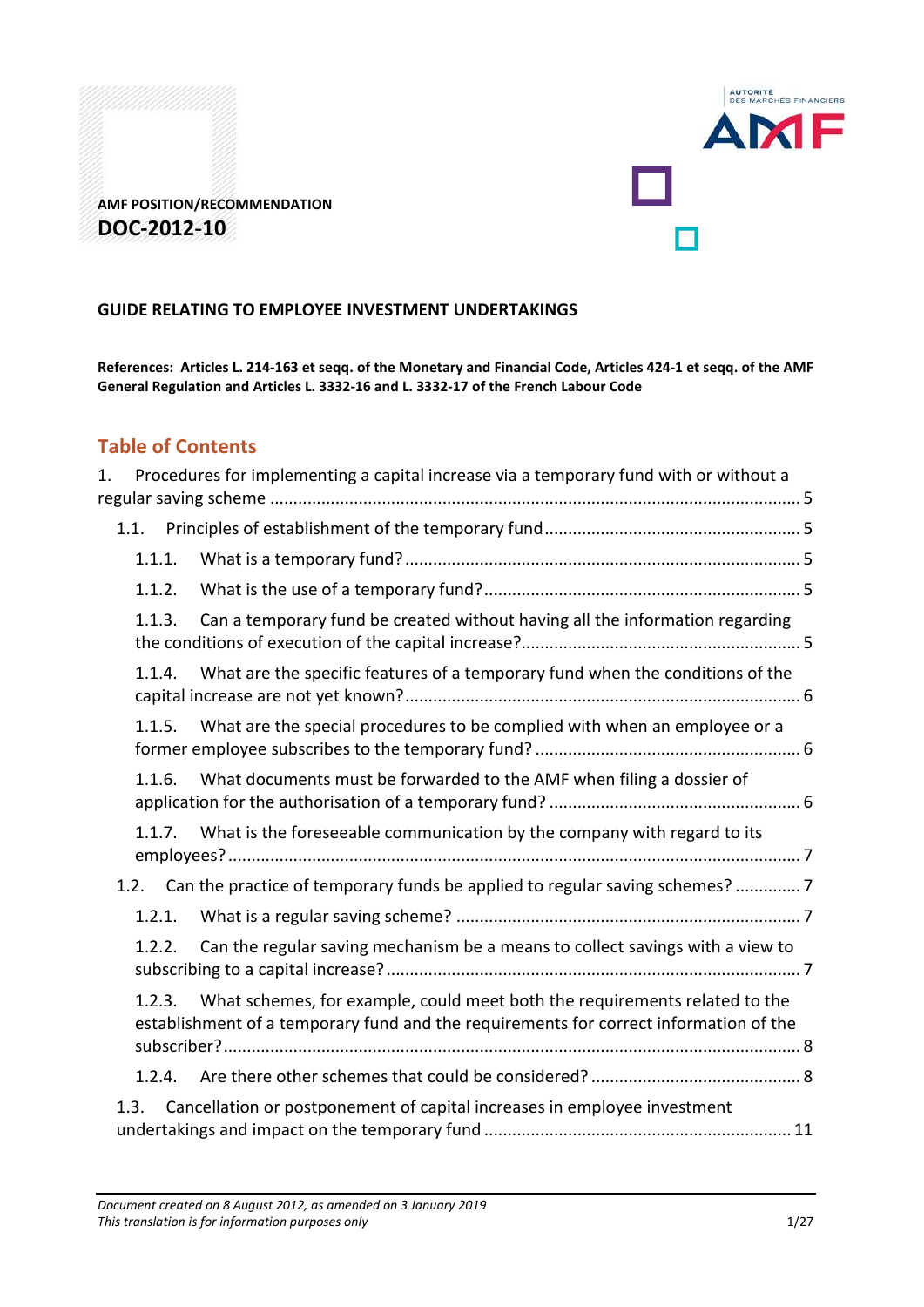

| 2.     | Employee investment undertakings invested in securities OF THE company THAT ARE not                                                                               |
|--------|-------------------------------------------------------------------------------------------------------------------------------------------------------------------|
|        |                                                                                                                                                                   |
| 2.1.1. | What are the measures enabling organisation of the funds' liquidity?  11                                                                                          |
| 2.1.2. | Is it possible to combine the first two liquidity mechanisms governed by Article L.                                                                               |
| 2.1.3. | Can the absence of one-third of liquid securities in the fund's assets be grounds                                                                                 |
| 2.2.   |                                                                                                                                                                   |
| 2.2.1. | Can the securities of companies traded outside of European regulated markets                                                                                      |
| 2.3.   |                                                                                                                                                                   |
| 2.3.1. |                                                                                                                                                                   |
| 2.3.2. | What information must appear in the guarantee contract? 13                                                                                                        |
| 2.3.3. | What should be the minimum term of the guarantee contract? 13                                                                                                     |
| 2.3.4. | What happens when the guarantee concerns a specified amount? 14                                                                                                   |
| 2.3.5. | In what case must the guarantor have a counter-guarantee? 14                                                                                                      |
| 2.3.6. |                                                                                                                                                                   |
| 2.4.   | Mechanism 3: Commitment by the company to buy back its own securities 15                                                                                          |
| 2.4.1. | Can the commitment to buy back the company's securities held in the employee<br>investment undertaking be made by the company's parent company? 15                |
| 2.4.2. | Can the commitment to buy back the company's securities held in the employee<br>investment undertaking be made by a subsidiary of the company?  15                |
| 2.4.3. | What are the conditions of application of the commitment to buy back the                                                                                          |
| 2.4.4. | What regime can apply to an employee investment undertaking invested in the<br>company's unlisted securities benefiting from a commitment to buy back its own     |
| 2.4.5. | What are the stages in establishing the simplified regime for employee<br>investment undertakings invested in the company's unlisted securities? 15               |
| 2.4.6. | What happens at the end of the period of authorisation given by the general                                                                                       |
| 2.4.7. | What are the consequences if the general meeting of the shareholders does not<br>renew the authorisation given to the company to buy back its own securities?  16 |
| 2.4.8. | What are the procedures for transforming an existing employee investment<br>undertaking into an employee investment undertaking benefitting from the simplified   |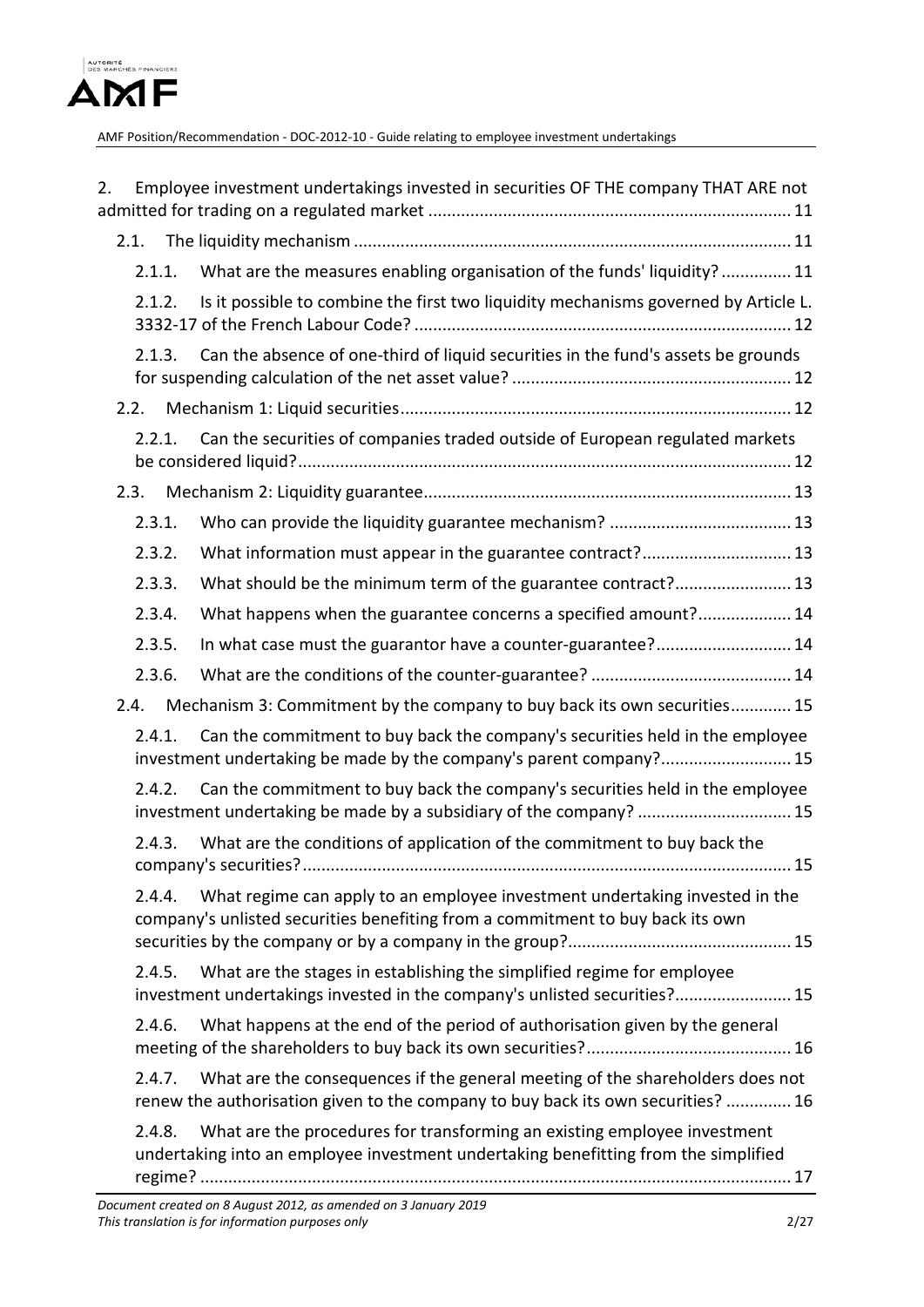

|      |                   | 2.4.9. What are the procedures for transforming an employee investment undertaking<br>benefitting from a simplified regime into a "conventional" employee investment |  |
|------|-------------------|----------------------------------------------------------------------------------------------------------------------------------------------------------------------|--|
|      |                   |                                                                                                                                                                      |  |
|      | 2.5.1.            | What are the methods for valuation of securities and who determines the                                                                                              |  |
|      |                   |                                                                                                                                                                      |  |
|      | 2.5.2.            |                                                                                                                                                                      |  |
|      | 2.5.3.            | Who is responsible for appointing the independent expert?  18                                                                                                        |  |
| 2.6. |                   |                                                                                                                                                                      |  |
|      | 2.6.1.            | Is it possible for an issuing company to have in its articles of association                                                                                         |  |
|      | 2.6.2.            | Can an employee investment undertaking invested in the company's unlisted                                                                                            |  |
|      | 2.6.7.            | Must the provisions appearing in shareholder pacts comply with the liquidity                                                                                         |  |
|      | 2.6.8.            | What are the procedures for notification of the AMF in the event of the<br>signature of a shareholder pact during the life of the employee investment undertaking    |  |
|      |                   | 2.6.9. How are the unitholders informed of the signature of the shareholder pact?  20                                                                                |  |
|      | 2.6.10.           | To what extent should the supervisory board take part in the signature of a                                                                                          |  |
|      | 2.6.11.<br>check? | What are the points to watch that the management company is required to                                                                                              |  |
|      | 2.7.              | Investment in securities having an asymmetric risk/return profile 21                                                                                                 |  |
| 2.8. |                   |                                                                                                                                                                      |  |
|      |                   | 2.8.1. Can an employee investment undertaking invested in the company's unlisted<br>securities host a company buyout operation reserved for certain employees? 21    |  |
|      | 2.8.2.            | Must an employee buyout fund be backed up by a company savings plan? 21                                                                                              |  |
|      | 2.8.3.            | What are the procedures for the creation of an employee buyout fund?  22                                                                                             |  |
|      | 2.8.4.            | What are the investment rules applicable to employee buyout funds? 22                                                                                                |  |
|      | 2.8.6.            | What is the procedure for appointing the members of the supervisory board of                                                                                         |  |
|      | 2.8.7.            |                                                                                                                                                                      |  |
|      | 2.8.8.            | For how long are the amounts paid by employees into an employee buyout fund                                                                                          |  |
|      | 2.8.9.            | Are there cases of early unlocking applicable to employee buyout funds? 22                                                                                           |  |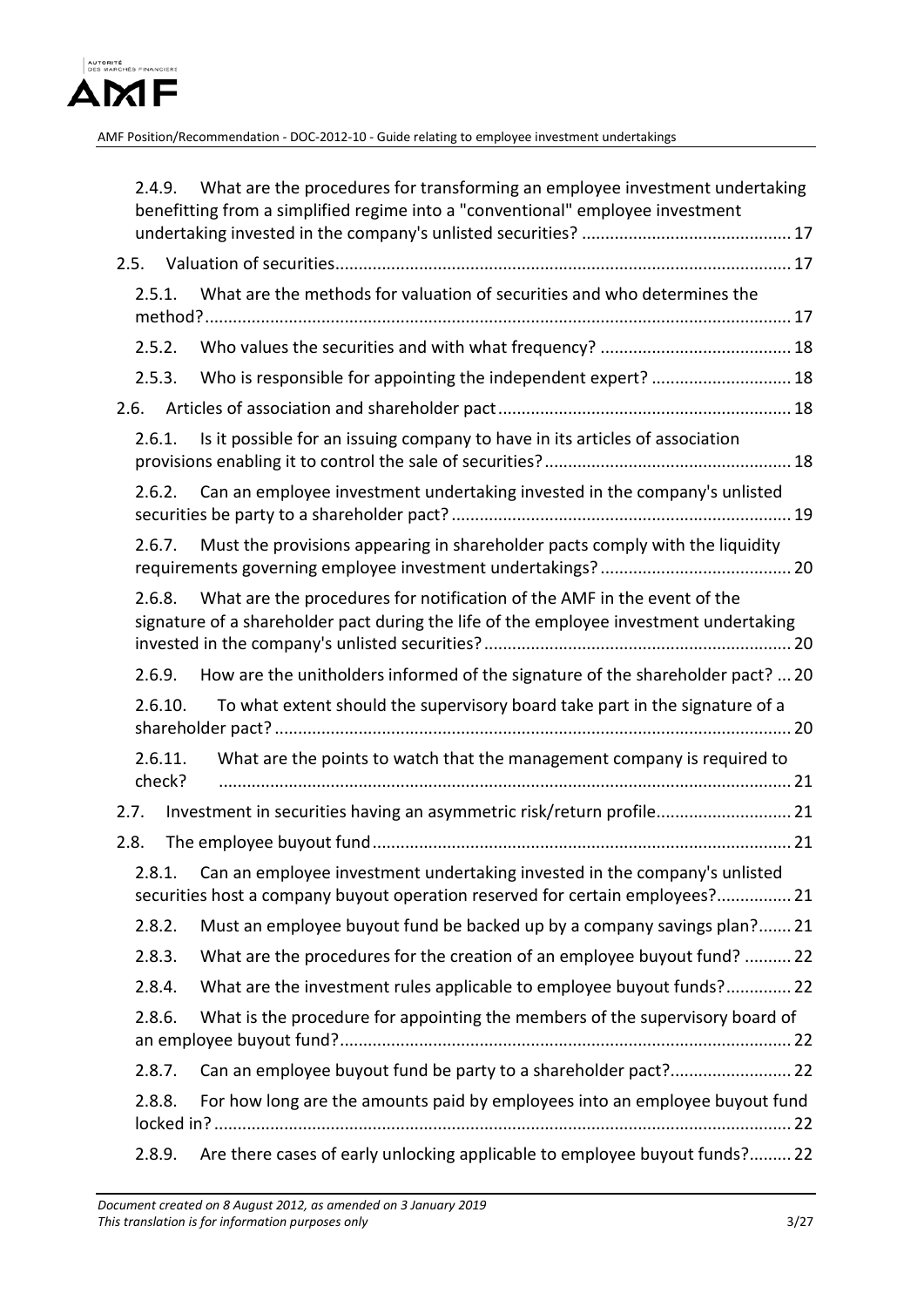

| 3. |      |                                                                                                                                                                               |  |
|----|------|-------------------------------------------------------------------------------------------------------------------------------------------------------------------------------|--|
|    | 3.1. | Market movements and notification of the public upon the creation or closure of a                                                                                             |  |
|    | 3.2. |                                                                                                                                                                               |  |
|    | 3.3. |                                                                                                                                                                               |  |
|    | 3.4. |                                                                                                                                                                               |  |
|    | 3.5. | Refusal of a leveraged employee investment undertaking arrangement involving the<br>issuer as party to the underlying hedge and the use of long-term derivatives as part of a |  |
| 4. |      | Due diligence to be conducted for drafting an official report of failure to attend for an                                                                                     |  |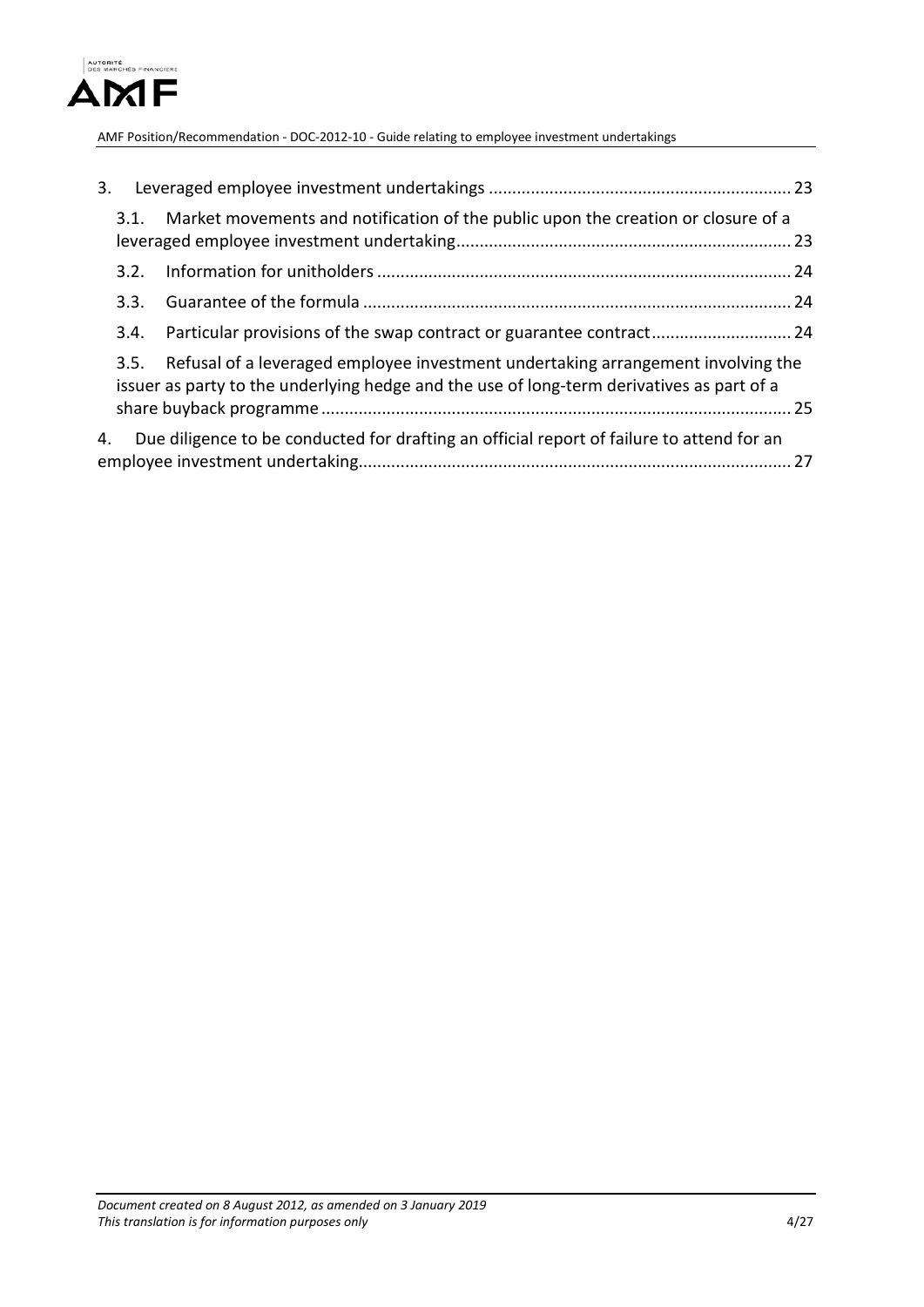

Except where recommendations are specifically identified, elements of policy included in this document are positions.

# <span id="page-4-0"></span>1. PROCEDURES FOR IMPLEMENTING A CAPITAL INCREASE VIA A TEMPORARY FUND WITH OR WITHOUT A REGULAR SAVING SCHEME

### <span id="page-4-1"></span>**1.1. Principles of establishment of the temporary fund**

### <span id="page-4-2"></span>1.1.1. What is a temporary fund?

A temporary fund is an employee investment undertaking for the purpose of subscribing to a capital increase reserved for employees.

Its operating procedure is described in Article 31-6 of AMF Instruction DOC-2011-21 relating to authorisation procedures, preparation of a KIID and a prospectus and periodic reporting for employee investment undertakings. Use of the temporary fund mechanism is necessary when, in the company savings plan, there already exists an employee investment undertaking for employee savings invested in the company's securities, to which the subscribed shares are to be contributed.

This fund, initially invested in money market products, subsequently subscribes to the capital increase reserved for employees and then, upon a decision of the supervisory board and after authorisation by the AMF, merges with the existing investment undertaking.

The composition and procedure for election or appointment of the supervisory board shall be indicated in the temporary fund's rules.

### <span id="page-4-3"></span>1.1.2. What is the use of a temporary fund?

The temporary fund mechanism is used for two reasons:

- It makes it possible to collect employees' savings with a view to subscribing to the capital increase and to manage those sums of money during the period preceding the fund's subscription to the capital increase.
- When the employees benefit from a discount on the share price, it makes it possible to maintain this advantage for them. If the subscription were made directly in the fund already invested in the company's securities, the discount would be diluted over the entire fund and would benefit all its unitholders without distinction, and not just those taking part in the capital increase.
- <span id="page-4-4"></span>1.1.3. Can a temporary fund be created without having all the information regarding the conditions of execution of the capital increase?

Yes, it is possible to establish a temporary fund as soon as the principle of a capital increase has been approved by a vote of the annual general meeting. In that case, if the conditions of the capital increase are not yet known, they must be determinable. The method for determining these conditions is described in the Key Investor Information Document and in the fund's rules.

Regarding the determinable nature of the conditions of the capital increase, the AMF would like to make the following clarifications:

As regards the price, if it has not been determined, the method of determination is described in accordance with the provisions of Articles L. 3332-19 to L.3332-24 of the French Labour Code. The price calculation procedures and the level of any discount granted to the employees must be indicated;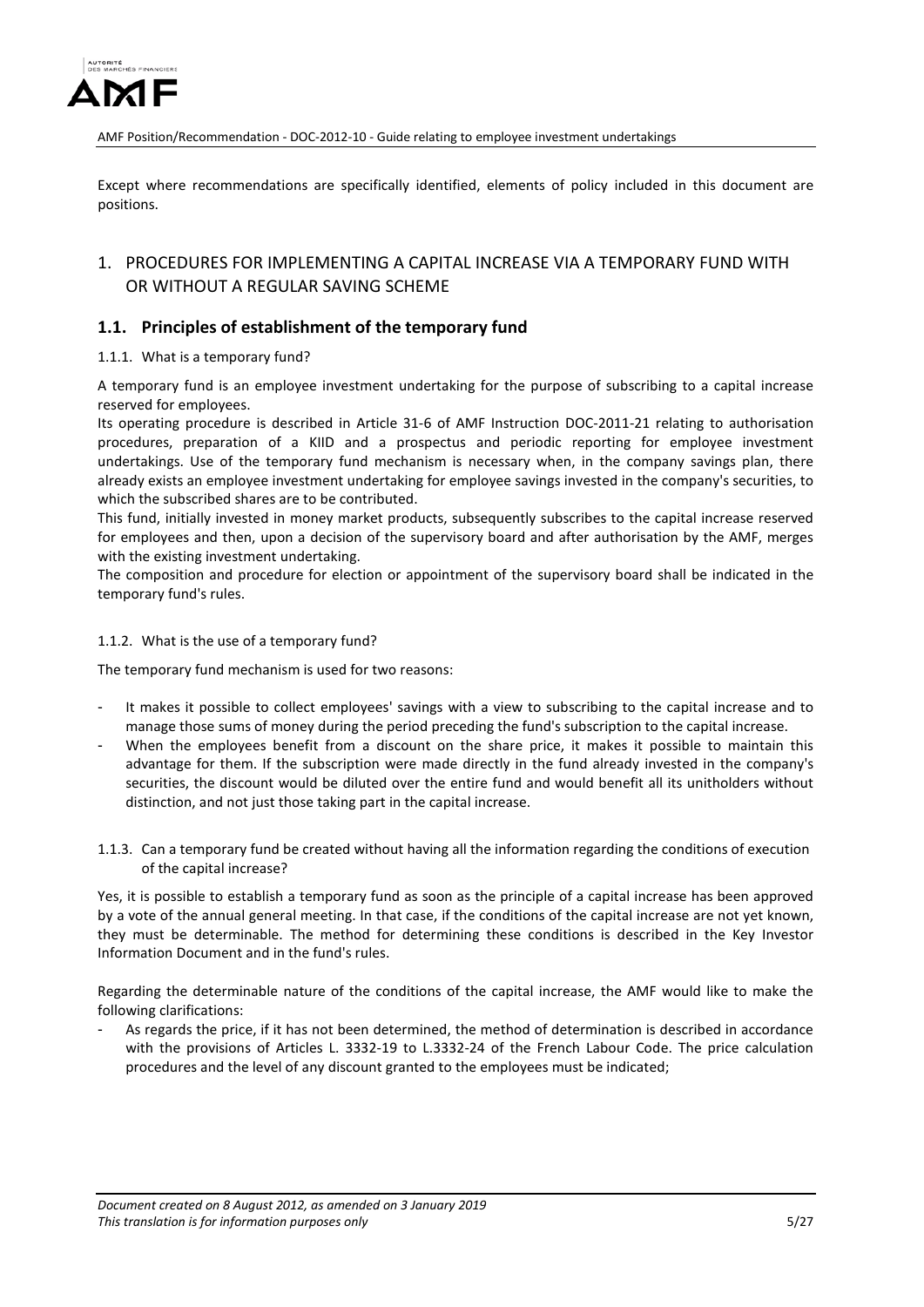

As regards the date of the capital increase, if it has not yet been determined, the extraordinary general meeting must nevertheless have authorised the increase and defined the procedures for its implementation. [1](#page-5-3)

<span id="page-5-0"></span>1.1.4. What are the specific features of a temporary fund when the conditions of the capital increase are not yet known?

In that case, in accordance with the procedures specified in the Key Investor Information Document, the subscribers shall be informed of the date and price as soon as they have been determined, and informed that they will benefit from a cooling-off period.

The cooling-off period is designed to enable members of the employee savings plan not to subscribe to the capital increase. It is only after being informed of the final conditions in which the capital increase will take place that they are truly capable of assessing their interest in subscribing to it.

The cooling-off period is limited in time. The Key Investor Information Document specifies its starting date<sup>[2](#page-5-4)</sup> and its duration, which must be reasonable. The start of this cooling-off period is materialised by sending a withdrawal form to the subscriber.

There are then two possible cases: either the member does not respond and it is thereby deduced that they wish to take part in the capital increase; or the member decides, by a personal decision, to reallocate their savings<sup>[3](#page-5-5)</sup> to another investment vehicle available in the plan, by means of their withdrawal form.

If the withdrawal takes place even before the amounts subscribed to by the member have been paid up, it then takes the form of a cancellation of the subscriptions.<sup>[4](#page-5-6)</sup>

<span id="page-5-1"></span>1.1.5. What are the special procedures to be complied with when an employee or a former employee subscribes to the temporary fund?

Like for any other employee investment undertaking, subscription to the temporary fund will be performed via a subscription form. It is worth remembering that the subscription is made to the temporary fund<sup>[5](#page-5-7)</sup> and not to the investment undertaking with which it is to be merged.

Due to the special nature of temporary funds, when subscribing to the fund, the member of the plan receives not only the fund's Key Investor Information Document, but also that of the ultimate investment undertaking if the latter has not been indicated to them previously.

The subscription to a temporary fund may take the form of an arbitrage operation. In that case the money comes from investments made in one or more other employee investment undertakings that are investment vehicles of the company savings plan.

<span id="page-5-2"></span>1.1.6. What documents must be forwarded to the AMF when filing a dossier of application for the authorisation of a temporary fund?

<span id="page-5-3"></span> $1$  The general meeting shall have at least delegated to the management board or the board of directors the power to determine the

<span id="page-5-4"></span>procedures for the share issue (Article L. 225-129-1 of the French Commercial Code).<br><sup>2</sup> The cooling-off period cannot start until the subscribers have received information on the date and price of execution of the capita increase.

<span id="page-5-5"></span> $3$  The amounts invested in the temporary fund remain locked in the company savings plan.

<span id="page-5-6"></span> $^4$  This situation occurs notably in the specific case of capital increases reserved for employees located in various countries. The collection and centralisation of payments may therefore require fairly long processing times. <sup>5</sup>

<span id="page-5-7"></span> $5$  The temporary fund is different from the investment undertaking to the extent that its name includes the word "temporary"

*Document created on 8 August 2012, as amended on 3 January 2019 This translation is for information purposes only* 6/27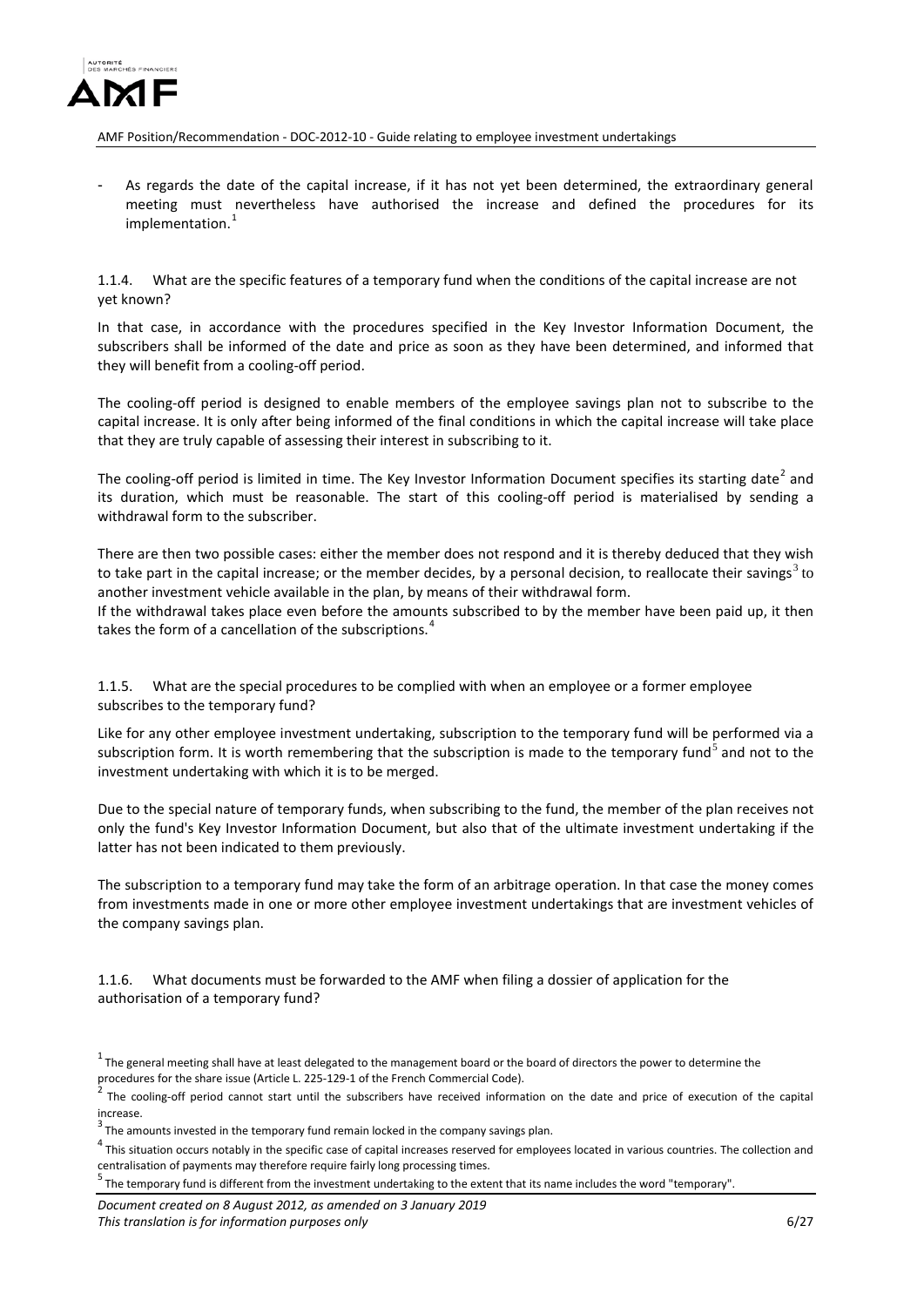

In addition to the documents customarily required and listed in AMF Instruction DOC-2011-21, the following documents are requested during the study of the dossier of application for authorisation:

- If the temporary fund is formed when the conditions of the capital increase are known, all the reports relating to the capital increase, the commercial documents and the subscription form;
- If the temporary fund is formed when the conditions of the capital increase are determinable, in addition to the documents mentioned above, a provisional timeline drawn up by the company shall be provided giving the essential dates of the operation, as well as the withdrawal form.

The temporary fund's Key Investor Information Document specifies the rules for reduction and allocation of any "over-subscriptions".

<span id="page-6-0"></span>1.1.7. What is the foreseeable communication by the company with regard to its employees?

### **Recommendation**

**Given the complexity of the temporary fund scheme, it is recommended that communication regarding this type of dossier should be instructive and be performed during all the decisive stages of the unitholder's commitment to the fund. It may be performed ahead of the various operations if it proves to be sufficiently general.**

However, it should be noted that, like for any AIF subject to an authorisation procedure, any specific communication regarding a temporary employee investment undertaking, any collection, subscription or commitment to subscribe savings can be performed only after the management company has been notified by the AMF of the authorisation of the temporary employee investment undertaking.

### <span id="page-6-1"></span>**1.2. Can the practice of temporary funds be applied to regular saving schemes?**

<span id="page-6-2"></span>1.2.1. What is a regular saving scheme?

Some companies allow their employees to allocate part of their salary every month to the formation of savings invested via a company savings plan. The regular saving investor can terminate or modify the scheme at any time. The practical procedures for modification or termination are described in the subscription form.

<span id="page-6-3"></span>1.2.2. Can the regular saving mechanism be a means to collect savings with a view to subscribing to a capital increase?

Yes, authorisation dossiers have illustrated the use of regular saving schemes for capital increases reserved for employees, where the regular saving scheme offers the holder the possibility of constant savings, often each month, far in advance of the capital increase.

However, the temporary fund mechanism was not originally created for this purpose. It was established as part of very conventional schemes in which the temporary fund is established shortly before the capital increase, with subscription taking place in a single operation. In this way, the employee is fully aware they are subscribing to a capital increase.

Conversely, the complexity of the regular saving scheme tends to reduce the holder's awareness of taking part in the capital increase. When it is used, therefore, the management company must pay special attention to the information to be provided for the subscriber. Before subscribing, the subscriber is informed of the sequence of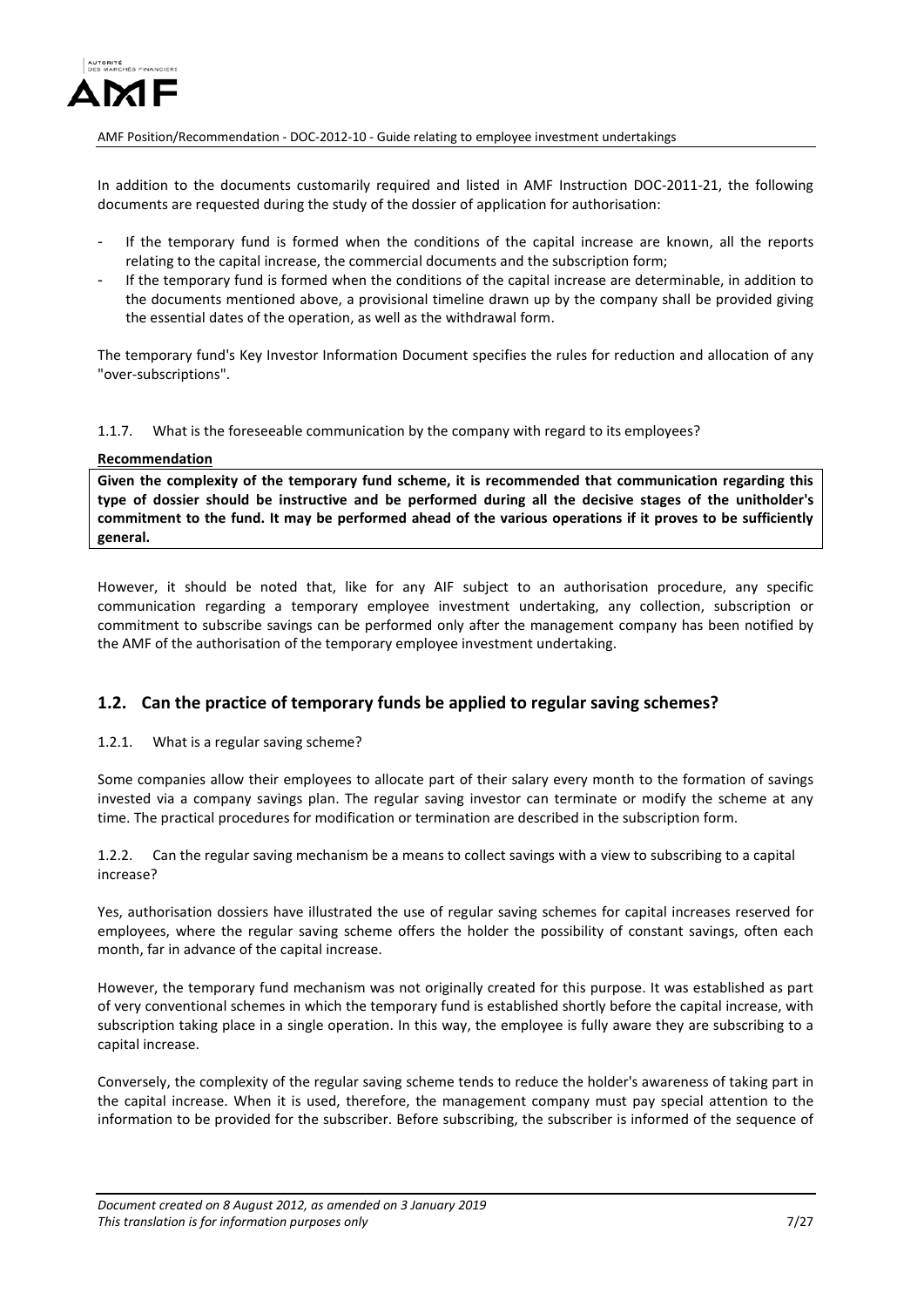

operations relating to the capital increase.<sup>[6](#page-7-2)</sup> In particular, they are informed of all the investment vehicles to which their savings will be allocated, and the procedures for dissemination of information which will be necessary to correctly understand the information.

<span id="page-7-0"></span>1.2.3. What schemes, for example, could meet both the requirements related to the establishment of a temporary fund and the requirements for correct information of the subscriber?

The two schemes presented below, while meeting these two requirements, allow the collection of savings far in advance of execution of the capital increase, i.e. as soon as the extraordinary general meeting has passed a resolution authorising the implementation of the capital increase reserved for employees:<sup>[7](#page-7-3)</sup>

- Scheme 1: Subscriptions are allocated directly to the temporary fund.
- Scheme 2: Subscriptions are initially allocated to a transition fund, then a temporary fund.

Scheme 1 has the advantage of simplicity of execution, since a single fund is established. It is easy for the employees to use, because they subscribe a single time to the fund designed to contribute to the capital increase.

They enjoy a right of withdrawal and allocation to another investment vehicle if the conditions of the capital increase are not known at the time of their subscription.

Scheme 2 allows the collection of the employees' savings further in advance of execution of the capital increase; however, it implies two separate subscription acts for members of the plan, requiring that the management company produce two publications on the fund. However, for the holders, this scheme has the advantage that they can allocate their savings to different investment vehicles at any time.

### <span id="page-7-1"></span>1.2.4. Are there other schemes that could be considered?

The two schemes presented are alternatives, and do not represent the only possible arrangements for regular saving schemes.

The regular saving scheme can be applied not only to a vehicle to be used for subscribing directly or indirectly to a capital increase, but also to any other diversified vehicle of the plan. The amounts saved, or part of them, can subsequently be used to subscribe to the temporary fund via arbitrage operations.

Legend:

**Events related to the use of an FCPE employee investment fund**

Events related to a capital increase

*Comments*

<span id="page-7-2"></span> $<sup>6</sup>$  Cf. Schemes 1 and 2 below.</sup>

 $<sup>7</sup>$  In accordance with Articles L. 225-129-1 and L. 225-129-2 of the French Commercial Code.</sup>

<span id="page-7-3"></span>*Document created on 8 August 2012, as amended on 3 January 2019 This translation is for information purposes only* 8/27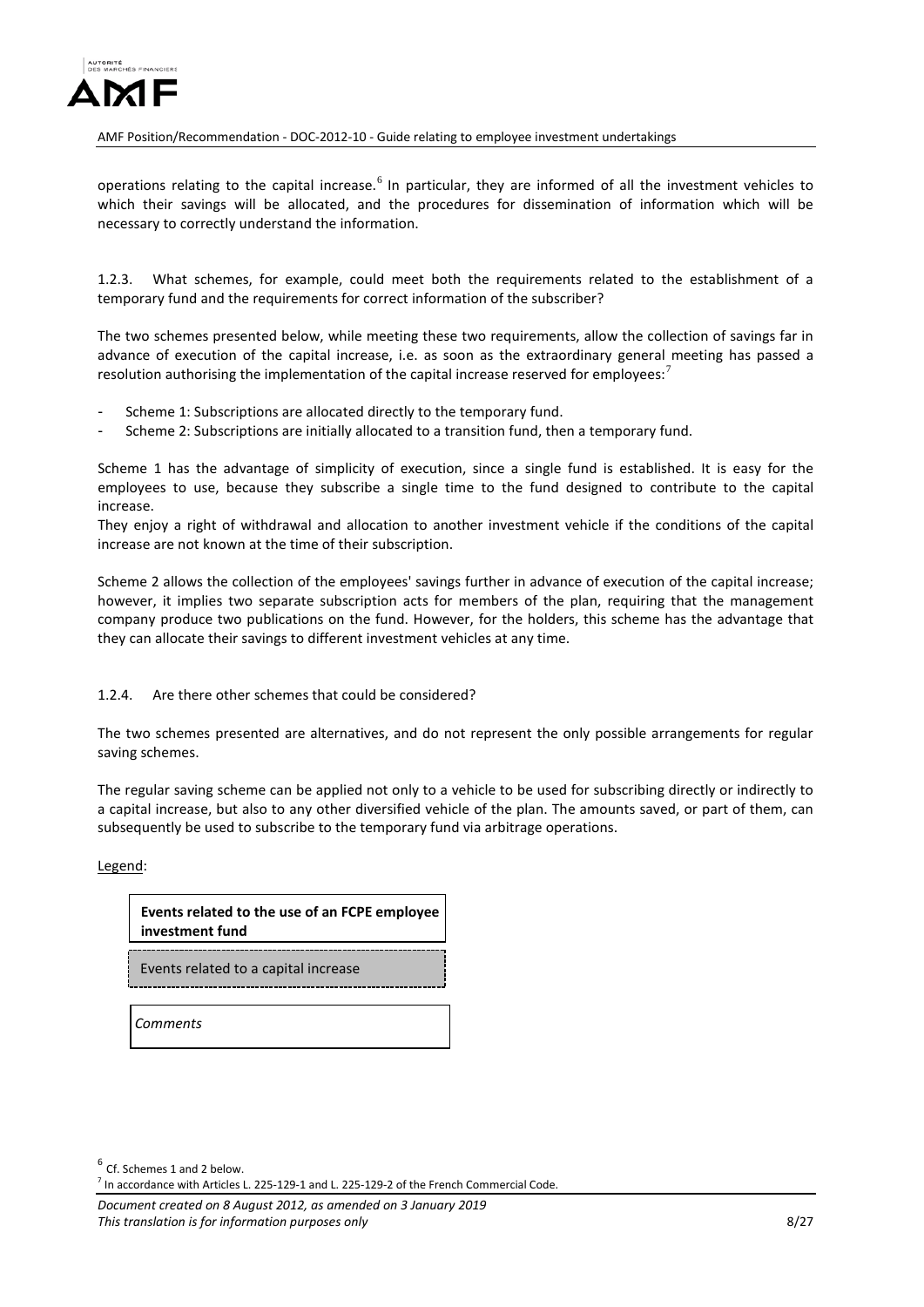



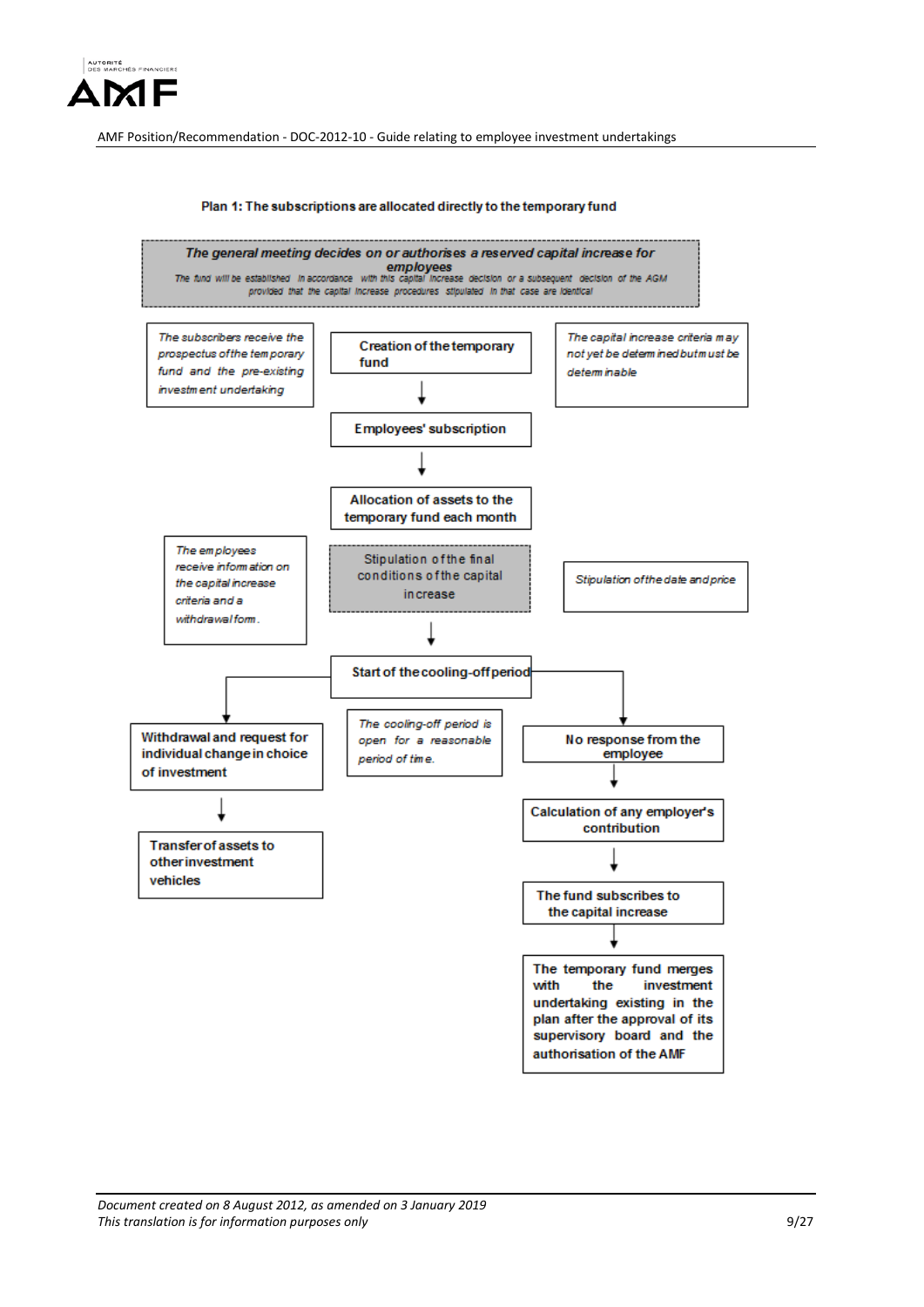

#### Plan 2: The subscriptions are allocated initially to a transition fund, then to a temporary fund

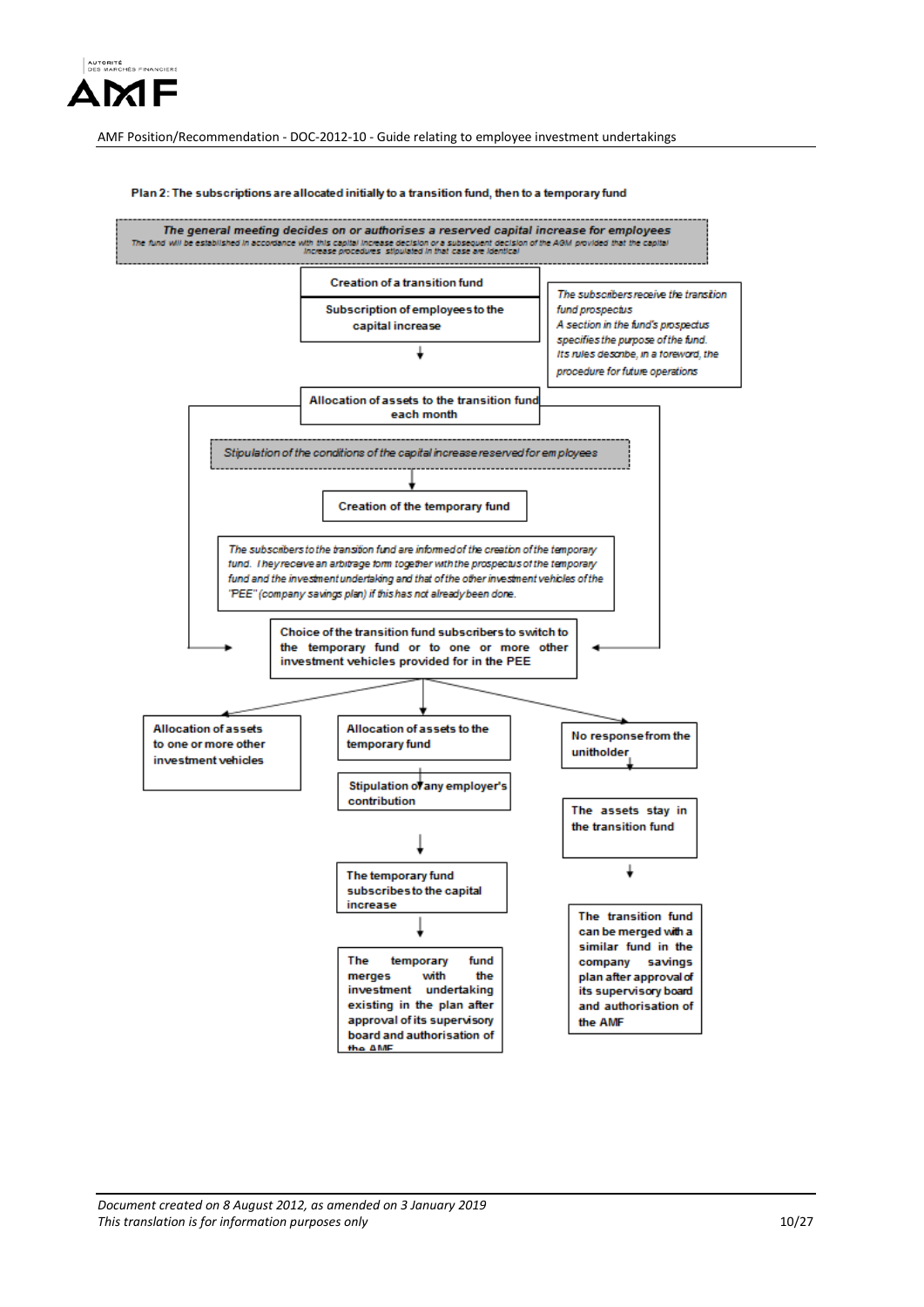

# <span id="page-10-0"></span>**1.3. Cancellation or postponement of capital increases in employee investment undertakings and impact on the temporary fund**

In the event of the postponement or cancellation of a capital increase, in light of the uncertainty regarding its execution, it does not seem possible to extend the life of the temporary fund indefinitely. Accordingly, the management company must indicate to the unitholders a new date of execution of the capital increase or a date on which, barring said execution, it would be advisable to go back to the employees and propose to them the transfer of their assets to other funds. This information shall be presented to the AMF prior to its circulation. This information may also be supplemented by a proposal for a takeover of the temporary fund by an appropriate vehicle.

# <span id="page-10-1"></span>2. EMPLOYEE INVESTMENT UNDERTAKINGS INVESTED IN SECURITIES OF THE COMPANY THAT ARE NOT ADMITTED FOR TRADING ON A REGULATED MARKET

Since their creation in 1967, employee investment undertakings represent the preferred investment vehicle of employee savings schemes. These specialist AIFs, reserved for the employees of companies having established a profit sharing agreement or an employee savings plan, <sup>[8](#page-10-4)</sup> may be reserved for the employees of a single company or a group of companies; in that case they are called individualised investment undertakings or groupindividualised investment undertakings. If they are proposed simultaneously to several companies, they are called multi-company investment undertakings. Some individualised or group-individualised employee investment undertakings are invested in the securities of the company that established the employee savings plan. In that case they may have the special feature of not being subject to all the capital adequacy ratios legally applying to AIFs. The funds governed by Article L. 214-165 of the Monetary and Financial Code, called investment undertakings, can have more than one-third of their assets invested in the company's securities; some funds governed by Article L. 214-164 of said code may hold between 10% and one-third of their assets in the company's securities. The company's securities eligible as assets of these funds may be securities giving access to the capital or debt instruments, listed or unlisted.

The concentration of the investment and the nature of the securities held by these funds expose the unitholders to specific risks. The protection of the employee saver must therefore correspond to a threefold approach: clear information, strict liquidity management and a guarantee of fair valuation.

Complementing the AMF Instruction DOC-2011-21, the following questions and answers aim to answer the main questions that could be asked when a management company creates an employee investment undertaking invested in securities of the company that are not admitted for trading on a regulated market.

## <span id="page-10-2"></span>**2.1. The liquidity mechanism**

<span id="page-10-3"></span>2.1.1. What are the measures enabling organisation of the funds' liquidity?

Act 2001-152 of 19 February 2001 and Law 2006-1770 of 30 December 2006 organised the liquidity of employee investment undertakings invested in securities of the company that are not admitted for trading on a regulated market. For the sake of protection, the assets of employee investment undertakings invested in securities of the company that are not admitted for trading on a regulated market shall mandatorily include at least one-third of constantly liquid securities except if:

a mechanism is established to ensure the liquidity of those securities;

<span id="page-10-4"></span><sup>8</sup> Company savings plan (PEE), inter-company savings plan (PEI) and collective retirement savings plan (PERCO).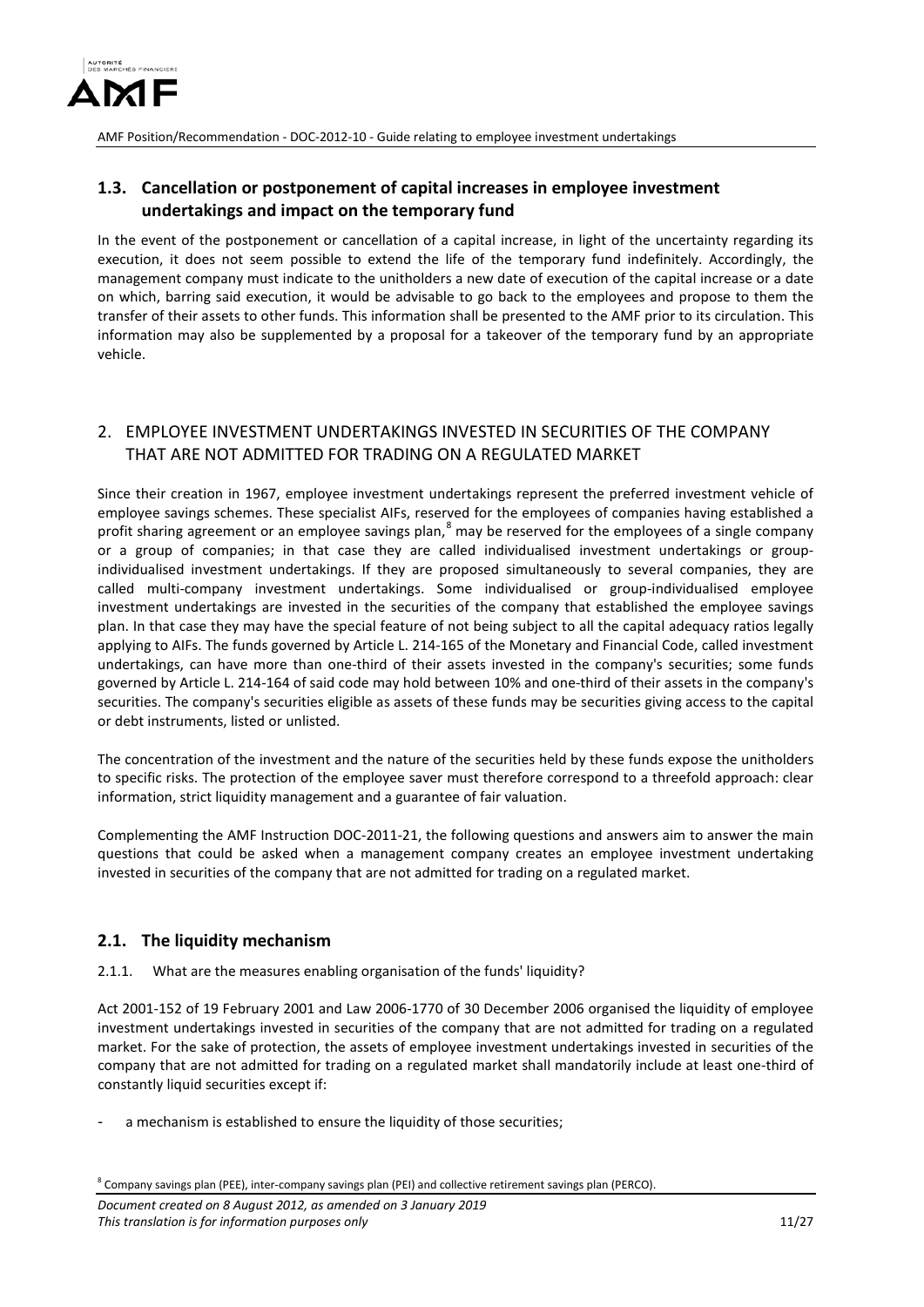

the firm, the company which controls it or any company controlled by it in accordance with Article L. 233-16 of the French Commercial Code has agreed to buy back, within the limit of 10% of its registered capital, the securities not admitted for trading on a regulated market held by the employee investment undertaking.<sup>[9](#page-11-4)</sup>

<span id="page-11-0"></span>2.1.2. Is it possible to combine the first two liquidity mechanisms governed by Article L. 3332-17 of the French Labour Code?

It is possible to combine the first two methods, liquid securities in the fund's assets and a liquidity guarantee mechanism. Thus, for example, if the rules or articles of association of the employee investment undertaking provide that its assets must include 10% of liquid securities at all times, the AMF accepts the guarantee mechanism covering merely the difference between the required one-third and the 10% already established.

<span id="page-11-1"></span>2.1.3. Can the absence of one-third of liquid securities in the fund's assets be grounds for suspending calculation of the net asset value?

The absence of one-third of liquid securities in the fund's assets cannot be grounds for suspending calculation of the net asset value. Such a suspension cannot be a means to organise management of the fund's liquidity and to exempt the management company from its obligation of maintaining the statutory level of liquidity at all times. Suspension can only take place in the event of exceptional circumstances and must be for the purpose of safeguarding the rights of the fund's unitholders in accordance with Article L. 214-24-41<sup>[10](#page-11-5)</sup> of the Monetary and Financial Code.

It is therefore the management company's responsibility to establish a system for monitoring the level of liquid securities.

For example, the management company could alert a company which has agreed to buy back its own shares of the risk of passing below one-third of liquid securities. If the company cannot meet its commitments, the management company shall organise a plan for disposal of the securities to third parties where possible.

## <span id="page-11-2"></span>**2.2. Mechanism 1: Liquid securities**

<span id="page-11-3"></span>2.2.1. Can the securities of companies traded outside of European regulated markets be considered liquid?

Article R. 214-214 of the Monetary and Financial Code defines liquid securities within the meaning of paragraph three of Article L. 3332-17 of the French Labour Code as:

- "Transferable securities which are admitted for trading on a French or foreign regulated market;
- Shares and units of UCITS and retail investment funds".

French regulated markets are defined in Article L. 421-1 of the Monetary and Financial Code. Foreign regulated markets are defined in Article L. 422-1 of said code: these are exclusively markets of a European Union Member State or of another State that is a party to the Agreement on the European Economic Area (EEA). Accordingly, the securities of companies traded exclusively on markets of countries which are not members of the European Union or are not parties to the EEA Agreement cannot benefit from the measures planned for liquid securities within the meaning of the Monetary and Financial Code. In practice, therefore, three situations may be encountered:

<span id="page-11-4"></span><sup>&</sup>lt;sup>9</sup> Paragraph 3 of Article L. 3332-17 of the French Labour Code.

<span id="page-11-5"></span> $10$  Article L. 214-24-41 of the Monetary and Financial Code is applicable to retail investment funds and is applicable to employee investment undertakings referred to by Article L. 214-163 of the Monetary and Financial Code.

*Document created on 8 August 2012, as amended on 3 January 2019 This translation is for information purposes only* 12/27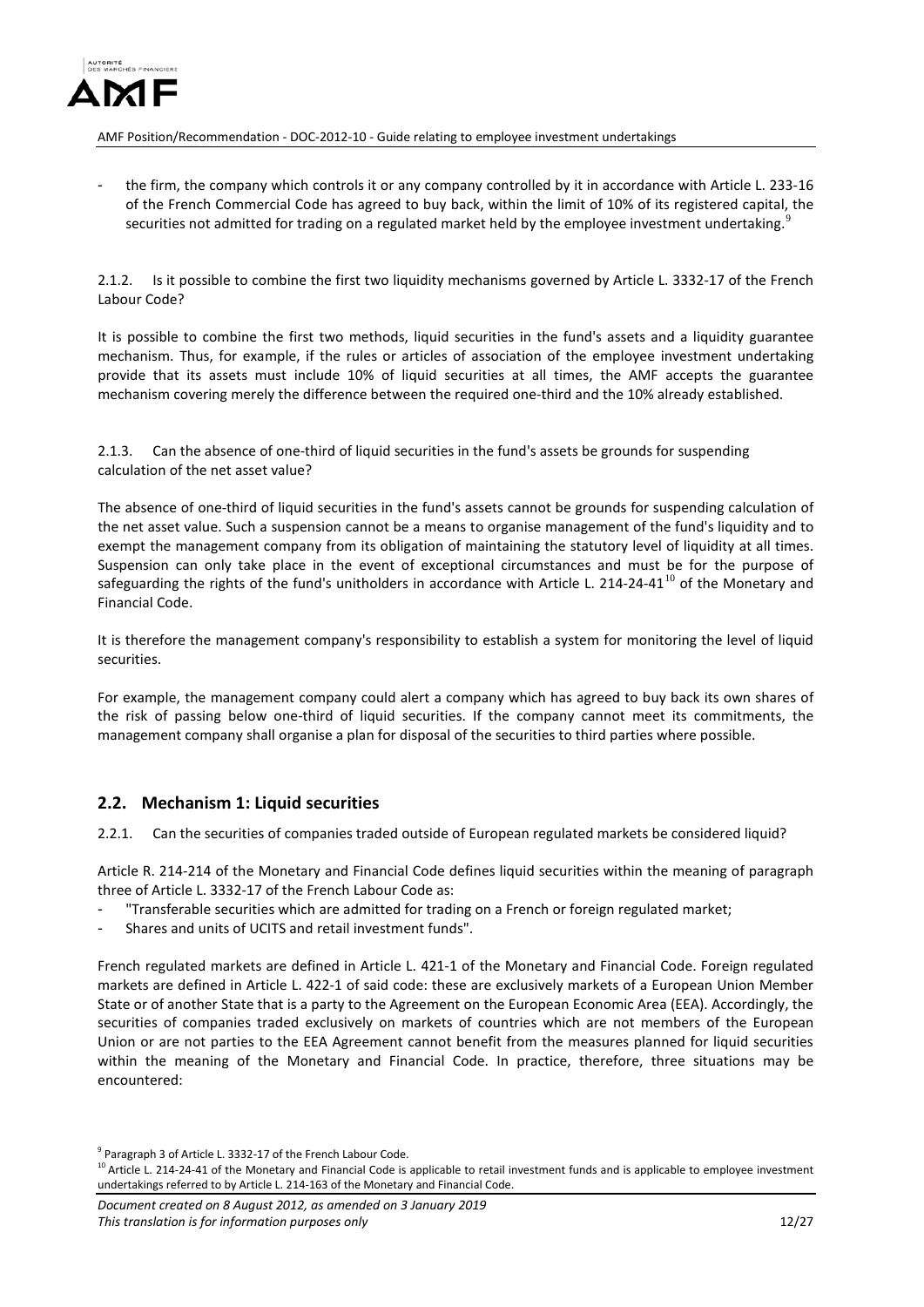

- The stock is listed on a foreign market outside the EEA and admitted for trading on a regulated market of a European Union Member State or of another State that is a party to the Agreement on the European Economic Area, and is considered liquid within the meaning of Article L. 3332-17 of the French Labour Code;
- The stock is listed on a foreign market outside the EEA, and the independent appraiser considers that the market depth is sufficient and therefore defines the valuation method as equal to the market price (e.g. a stock listed on the NYSE);
- The stock is admitted for trading on a foreign market outside the EEA, and the appraiser considers the market depth as insufficient and therefore does not adopt the market price, but defines a different valuation method.

## <span id="page-12-0"></span>**2.3. Mechanism 2: Liquidity guarantee**

<span id="page-12-1"></span>2.3.1. Who can provide the liquidity guarantee mechanism?

The persons capable of providing the liquidity mechanism mentioned in Article L. 3332-17 of the French Labour Code are defined in articles R. 214-214 of the Monetary and Financial Code and 424-8 of the AMF General Regulation. They are as follows:

- Credit institutions whose head office is located in a European Union Member State or another State that is a party to the Agreement on the European Economic Area;
- Insurance companies whose head office is located in a European Union Member State or another State that is a party to the Agreement on the European Economic Area;
- Natural or legal persons, other than the asset management company, the SICAVAS and the company whose securities are held by the employee investment undertaking, when the capital of said company is variable or when the company produces consolidated financial statements. In this case, the person's commitment to buy back the number of securities needed to provide liquidity at least equivalent to that which the employee investment undertaking would enjoy if it held at least one-third of liquid securities must be counterguaranteed under the conditions of Article 424-8 of the AMF General Regulation (cf. below, question 2.3.5).
- The issuing company itself, when it has variable capital. In this case, as before, the company's commitment to buy back the number of securities needed to provide liquidity at least equivalent to that which the employee investment undertaking would enjoy if it held at least one-third of liquid securities must be counter-guaranteed under the conditions of Article 424-8 of the AMF General Regulation .

### <span id="page-12-2"></span>2.3.2. What information must appear in the guarantee contract?

In accordance with Article 424-9 of the AMF General Regulation, the information which must appear in the guarantee contract is specified in Article 30-10 of AMF Instruction DOC-2011-21 of 21 December 2011. This information is as follows:

- Names and contact details of the parties to the agreement;
- The percentage (or amount) of assets of the fund covered by the agreement;
- The date on which the agreement takes effect;
- The term of the agreement;
- The conditions of remuneration of the agreement;
- The procedure for terminating the agreement;
- The procedure for implementing the guarantee;
- Where applicable, the counter-guarantee procedure.

### <span id="page-12-3"></span>2.3.3. What should be the minimum term of the guarantee contract?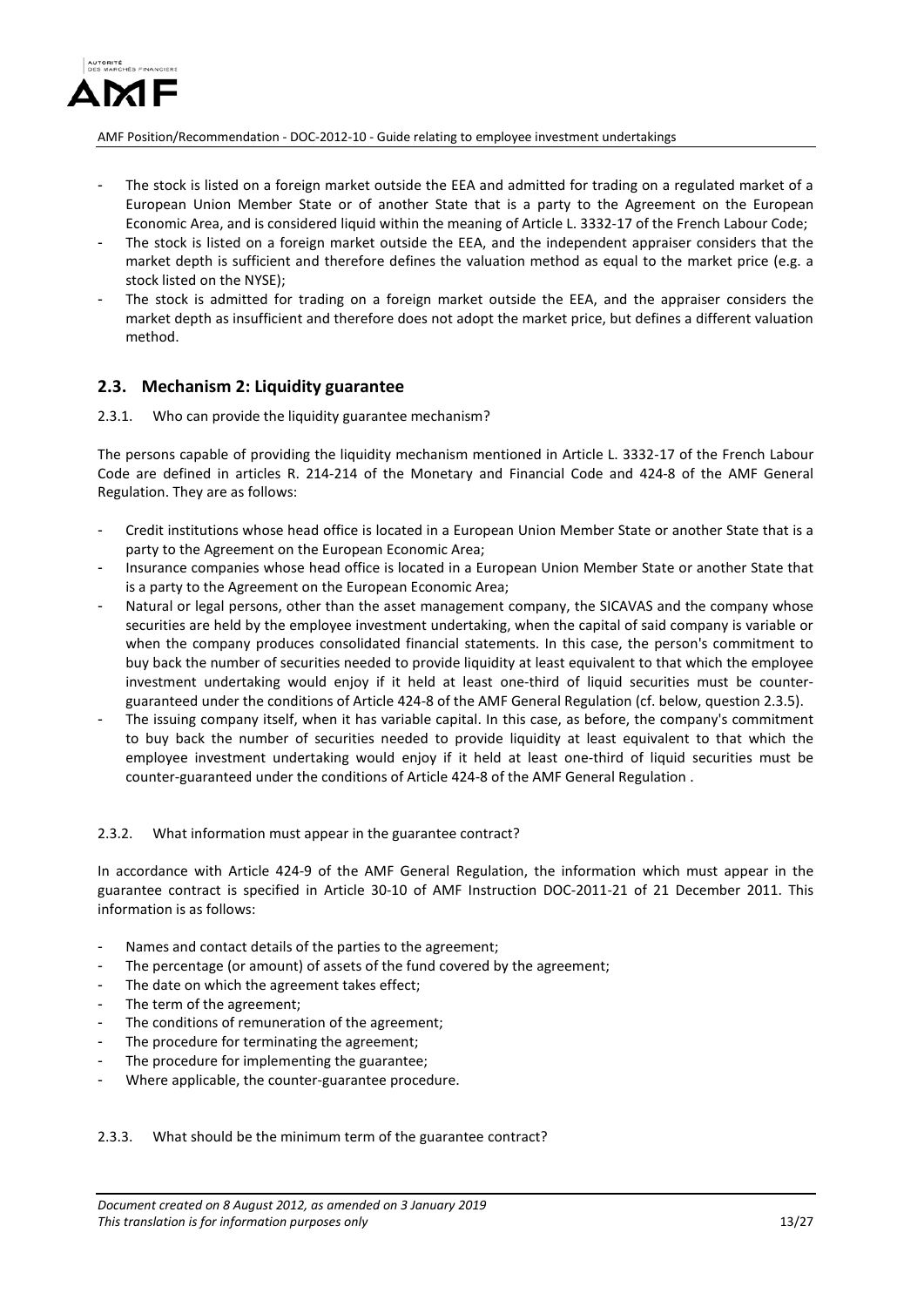

In order to ensure the permanence of the mechanism, the term of the liquidity guarantee contract shall be at least one year. The contract shall include a provision requiring that it be renegotiated at least one year before its date of termination.

### <span id="page-13-0"></span>2.3.4. What happens when the guarantee concerns a specified amount?

The mechanism shall propose liquidity equivalent to that which the fund would enjoy if it held at least one-third of liquid securities.

To ensure that the guarantee covers one-third of the fund's assets at all times, the AMF has defined rules which are described in Article 30-10 of Instruction DOC- 2011-21. Accordingly, if the liquidity agreement concerns a predefined amount, that amount must initially represent at least 50% of the fund's assets and the contract must include a provision requiring that it be renegotiated whenever that amount represents only 35% of the fund's assets.

In the event of the combination of the first two methods mentioned in Article L. 3332-17 of the French Labour Code, namely liquid securities in the fund's assets and a liquidity guarantee mechanism covering the difference between the required third and the percentage of liquid securities held by the fund, the guarantee agreement may also cover a defined amount. The due diligence described above shall in that case be applicable in proportion to the fraction covered. In that case the agreement shall also include a provision for renegotiation when the percentage of liquid securities and the percentage guaranteed by the fund might no longer be able to cover one-third of the fund's assets.

It is also possible that the guarantee agreement may contain a monitoring provision to ensure the readjustment of the guaranteed amount at all times ("top-up clause"), so as to ensure that the latter corresponds to at least one-third of the fund's assets.

### <span id="page-13-1"></span>2.3.5. In what case must the guarantor have a counter-guarantee?

The guarantor must have a counter-guarantee when the guarantee is not insured by a credit institution or an insurance company, in accordance with articles R. 214-214 of the Monetary and Financial Code and 424-8 of the AMF General Regulation.

### <span id="page-13-2"></span>2.3.6. What are the conditions of the counter-guarantee?

They are defined in Article 424-8 of the AMF General Regulation.

The counter-guarantee may take the following forms:

- A performance guarantee from a credit institution whose head office is located in an OECD Member State, or from an insurance company or an investment firm $11$  whose head office is located in a European Union Member State or another State that is a party to the Agreement on the European Economic Area;
- A line of credit granted by a credit institution whose head office is located in an OECD Member State, and allocated to execution of the commitment;
- A portfolio of liquid securities within the meaning of Article R. 214-214 of the Monetary and Financial Code, pledged on behalf of the management company of the employee investment undertaking or the SICAV for employee savings.

<span id="page-13-3"></span> $11$  It must be authorised to provide the service mentioned in point 1 of Article L. 321-2 of the Monetary and Financial Code and must have an amount of capital at least equal to EUR 3.8 million within the meaning of Directive 2000/12/EC of 20 March 2000.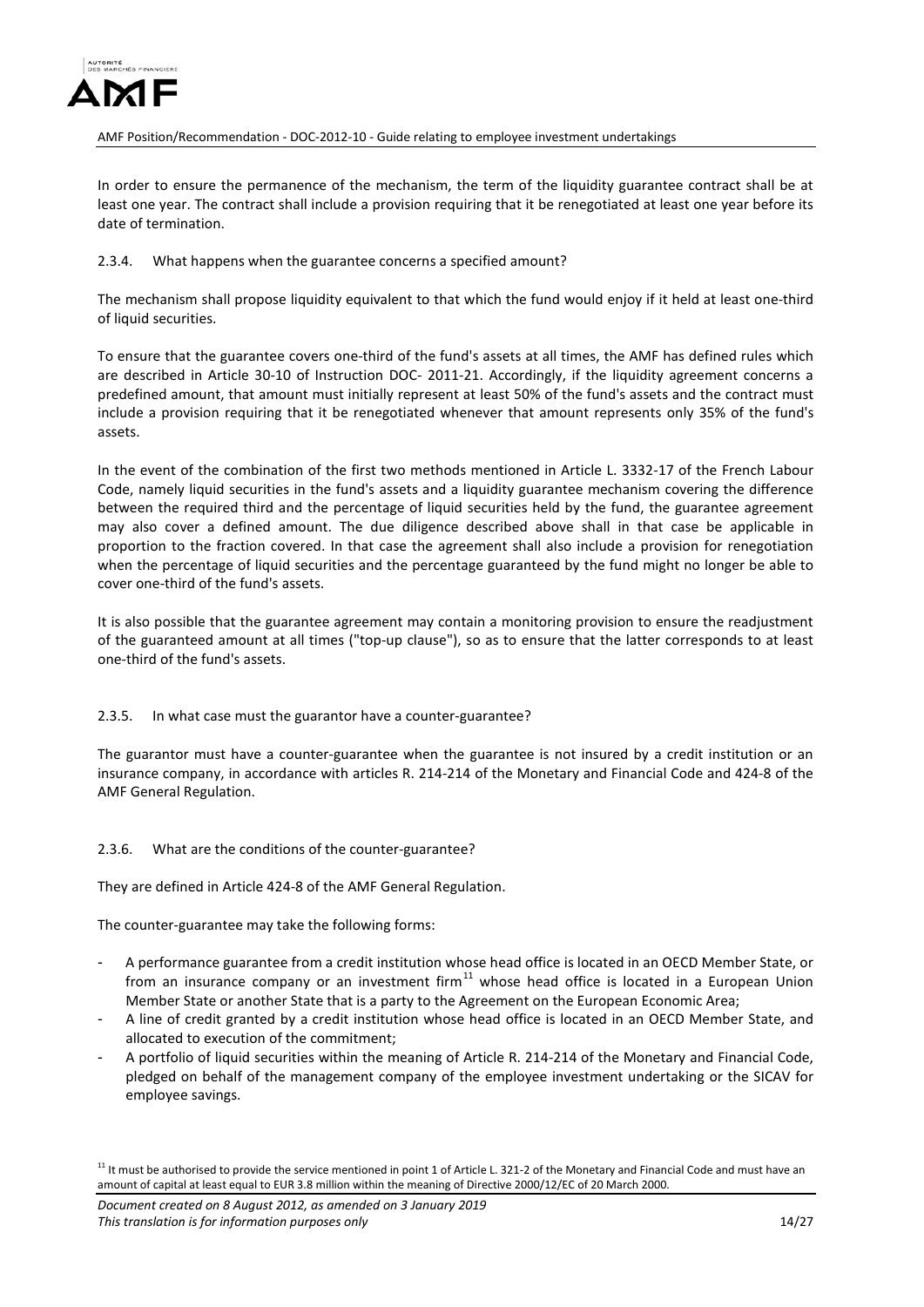

These various methods can be combined.

Since the counter-guarantee is expected to permit execution of the guarantee in the event of a default by the guarantor, its operating procedures, amount and term must be at least equivalent to the conditions appearing in the guarantee contract.

### <span id="page-14-0"></span>**2.4. Mechanism 3: Commitment by the company to buy back its own securities**

<span id="page-14-1"></span>2.4.1. Can the commitment to buy back the company's securities held in the employee investment undertaking be made by the company's parent company?

Yes, in accordance with Article L. 3332-17 of the French Labour Code, the company's parent company can commit itself to buy back the company's securities. In that case, the buyback limit of 10% of the registered capital is applicable in value terms to the capital of the parent company bound by the commitment.

<span id="page-14-2"></span>2.4.2. Can the commitment to buy back the company's securities held in the employee investment undertaking be made by a subsidiary of the company?

Yes, in accordance with Article L. 3332-17 of the French Labour Code, a subsidiary of the company can commit itself to buy back the company's securities. In that case, the buyback limit of 10% of the registered capital is applicable to the value of the capital of the subsidiary bound by the commitment.

<span id="page-14-3"></span>2.4.3. What are the conditions of application of the commitment to buy back the company's securities?

The last paragraph of Article L. 225-209 of the French Commercial Code refers to the general conditions of the commitment to buy back its own securities applicable to public limited companies, partnerships limited by shares and simplified joint-stock companies.

<span id="page-14-4"></span>2.4.4. What regime can apply to an employee investment undertaking invested in the company's unlisted securities benefiting from a commitment to buy back its own securities by the company or by a company in the group?

Due to the commitment to buy back securities by the company or a company in the group, the employee investment undertaking invested in the company's unlisted securities not admitted for trading on a regulated market enjoys a so-called "simplified" regime covered by the provisions of Article L. 3332-17 of the French Labour Code.

This simplified regime comprises:

- on the one hand, an obligation for the company to disclose the appraised value to its employees at least two (2) months prior to publication of the net asset value of the employee investment undertaking, taking into account said appraised value of the company, and this for each net asset value publication; and
- on the other hand, a frequency of calculation of the net asset value which is at least once a year and at most once each quarter (Article 424-15 of the AMF General Regulation).

<span id="page-14-5"></span>2.4.5. What are the stages in establishing the simplified regime for employee investment undertakings invested in the company's unlisted securities?

Taking the example of an employee investment undertaking benefiting from a commitment by the company to buy back its own securities, the timeline for establishing the scheme based on a calendar year comprises the stages described below: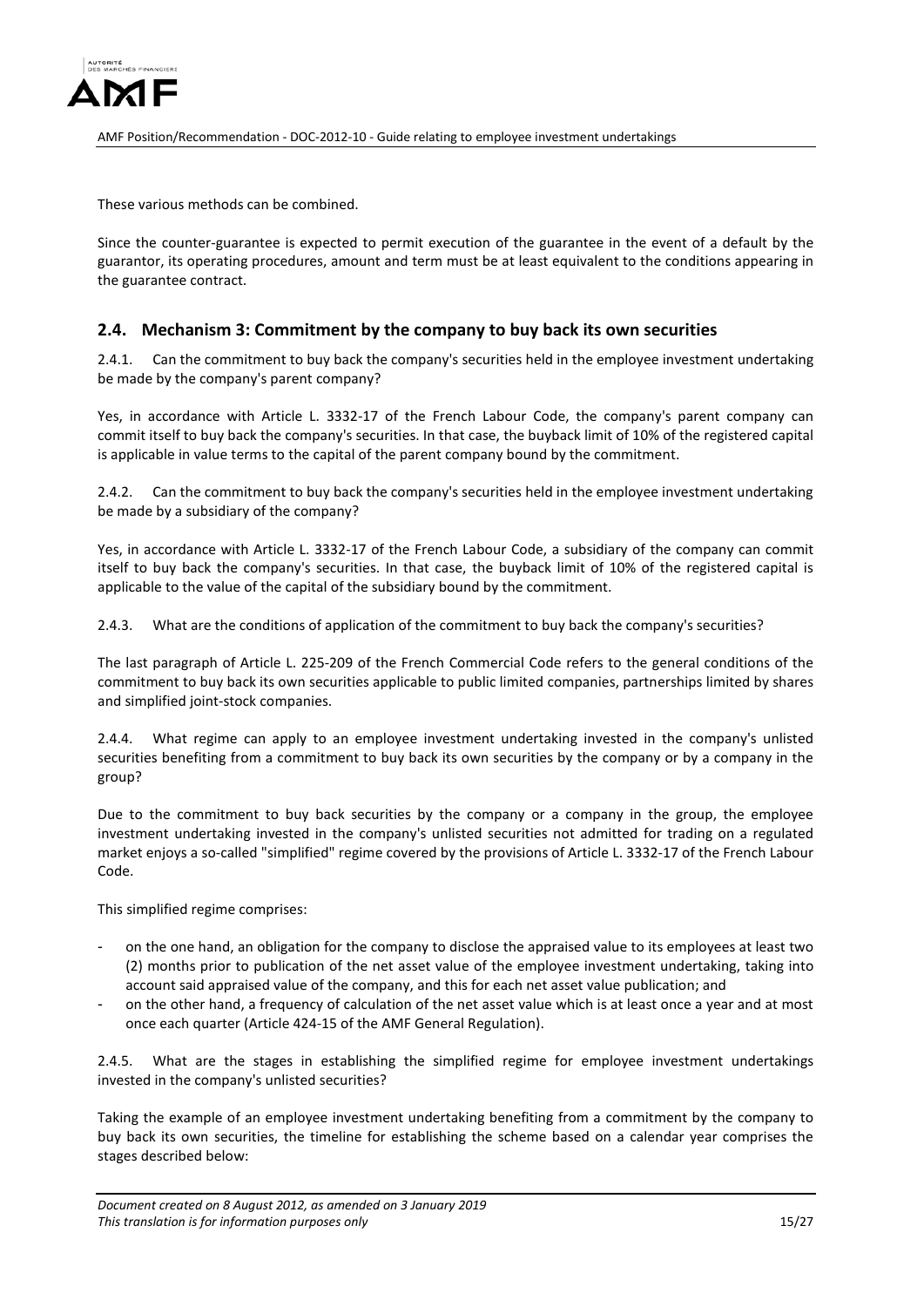

- Close of the accounts: the company's annual financial statements are approved by the company's annual general meeting which shall be held on 30 June at the latest, for those companies whose financial year ends on 31 December of each year.
- Establishment of the company's valuation by an expert: an expert evaluation of the company's value will be made following the closure of the accounts.
- Obligation for the company to disclose the appraised value to the employees. Pursuant to Article L. 3332-19 of the French Labour Code, the information shall be disclosed by the company to all the employees individually. It shall include, in addition to the appraised value of the company, the change in the appraised value by comparison with the previous value reported, the date of publication of the next net asset value of the fund which shall take into account this new appraised value, and the contact details of the custodian/account-keeper to which the employees may make their request for subscription, arbitrage or buyback of their assets. The custodian/account-keeper and the supervisory board shall be informed by the company of its appraised value.

#### The timeline for establishing the scheme is as follows:



<span id="page-15-0"></span>2.4.6. What happens at the end of the period of authorisation given by the general meeting of the shareholders to buy back its own securities?

Upon the expiry of this period, the company is banned from buying back its own securities. Therefore, the management company should make sure that before the expiry of the authorisation given by the general meeting for the company to buy back its own securities, the company takes measures for either:

- a renewal of the general meeting's decision to authorise the company's buyback of its own securities;
- the adoption, at the end of the term of authorisation, of another liquidity system (e.g. a liquidity guarantee mechanism).

<span id="page-15-1"></span>2.4.7. What are the consequences if the general meeting of the shareholders does not renew the authorisation given to the company to buy back its own securities?

The calling into question of the liquidity mechanism due to the general meeting's failure to renew the authorisation for the company to buy back its own securities means calling into question the simplified regime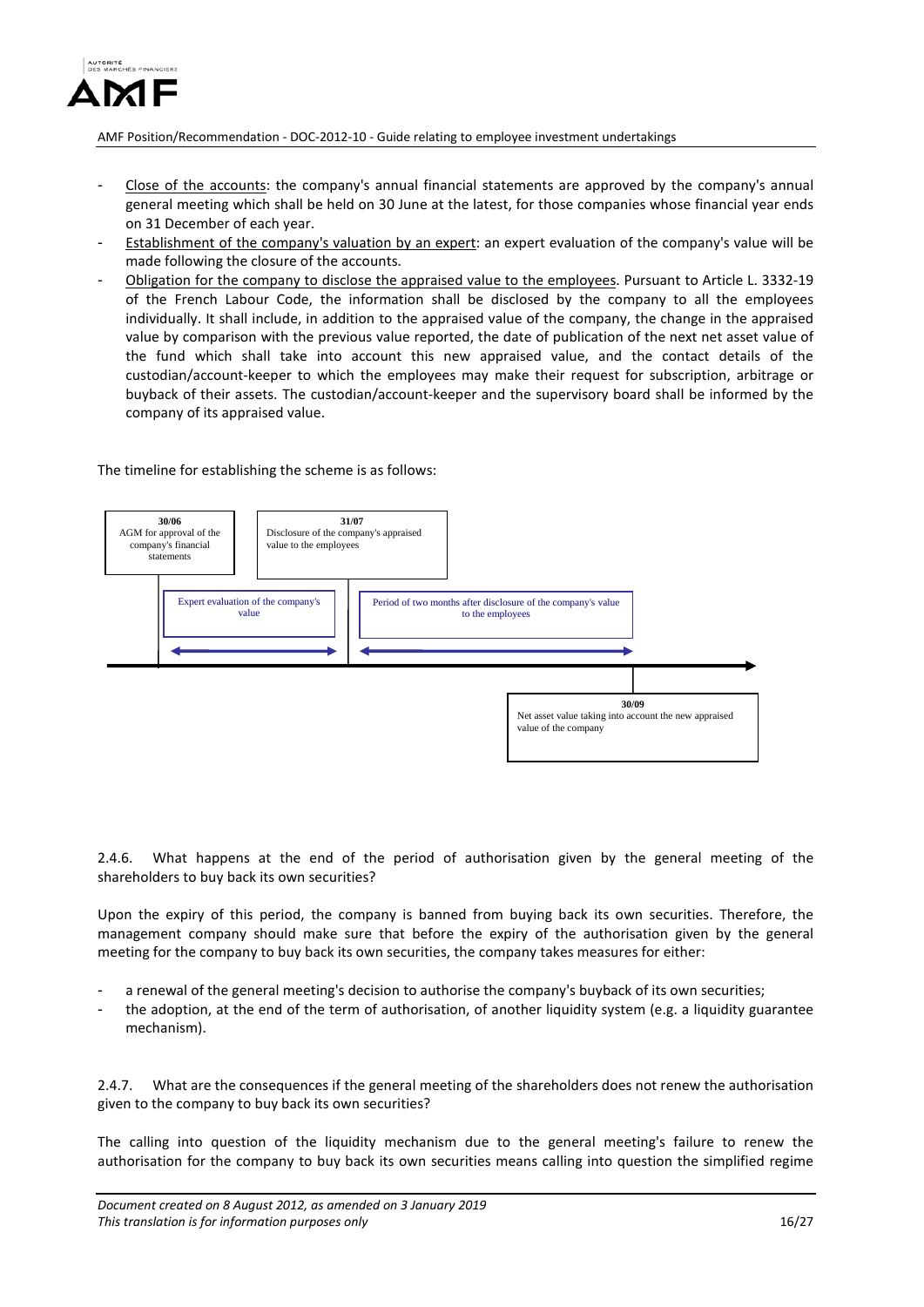

and, as a consequence, the frequency of calculation of the net asset value, which is at least once a year in the simplified regime.

In any case, the rules or articles of association of the employee investment undertaking should anticipate this situation by providing for the system to be established in order to rectify it (case of early winding up of the employee investment undertaking, transformation into a "conventional" employee investment undertaking invested in the company's unlisted securities, etc.).

As a reminder, as manager of the employee investment undertaking, the management company must ensure that a liquidity mechanism is active at all times at the employee investment undertaking level.

<span id="page-16-0"></span>2.4.8. What are the procedures for transforming an existing employee investment undertaking into an employee investment undertaking benefitting from the simplified regime?

Any change in the liquidity mechanism of the employee investment undertaking (notably a switch from the onethird liquid rule to a liquidity guarantee mechanism) is subject to authorisation, in accordance with the provisions of AMF Instruction DOC-2011-21.

It should be specified that the transformation of an existing employee investment undertaking into an employee investment undertaking benefitting from the simplified regime implies carrying out the following steps:

- Approval by the general meeting of the company's shareholders of the commitment to buy back its own securities within the limit of 10% of its registered capital (commitment to buyback at first demand);
- To the extent that the rules of the employee investment undertaking so require: the prior agreement of the employee investment undertaking's supervisory board for the change of liquidity mechanism;
- Authorisation of the AMF;
- Appropriate notification of unitholders:
- Coming into effect of the transformation implying updating of the company's valuation.

<span id="page-16-1"></span>2.4.9. What are the procedures for transforming an employee investment undertaking benefitting from a simplified regime into a "conventional" employee investment undertaking invested in the company's unlisted securities?

The transformation of an employee investment undertaking benefitting from a simplified regime into a "conventional" employee investment undertaking invested in the company's unlisted securities is subject to an authorisation of the AMF, and the unitholders shall be given appropriate notification before it comes into effect. It requires a change of liquidity mechanism.

### <span id="page-16-2"></span>**2.5. Valuation of securities**

<span id="page-16-3"></span>2.5.1. What are the methods for valuation of securities and who determines the method?

The method for valuation of the company's securities is determined at least every five years by an independent expert. The expert must define a new method of valuation in the event of a substantial change in the company's business, or when an exceptional change in its situation has occurred.

The independent expert may opt for a "multiple-criterion valuation method". Otherwise, the company's securities are valued by the "revalued net assets method".  $^{12}$  $^{12}$  $^{12}$ 

<span id="page-16-4"></span><sup>12</sup> Article L. 3332-20 of the French Labour Code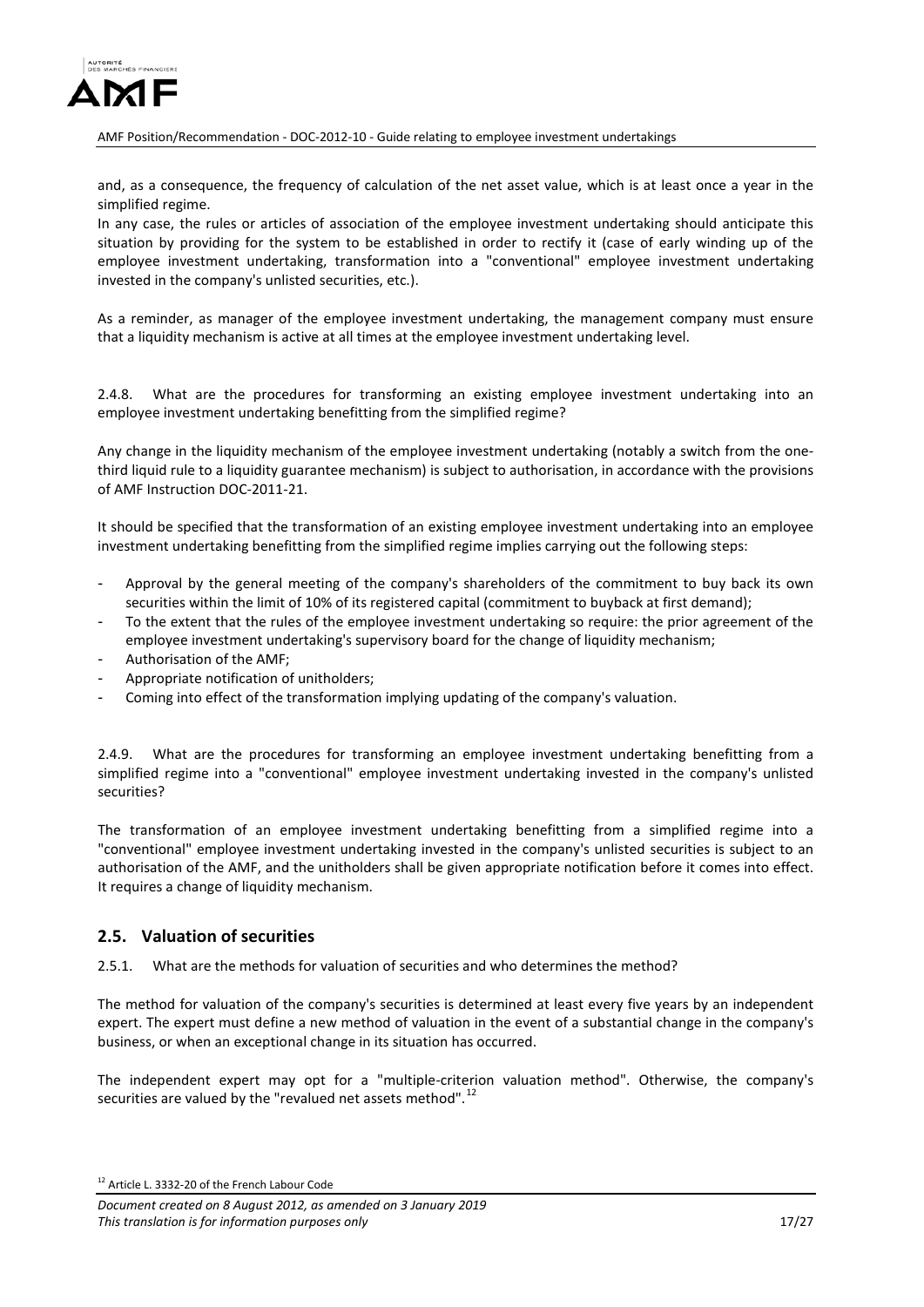

• Multiple-criterion valuation method:

Based on an appropriate weighting for each case, the multiple-criterion valuation method takes into account the company's net book value, profitability and business outlook. These criteria are assessed, where applicable, on a consolidated basis, or otherwise taking into account the financial information coming from significant subsidiaries. [13](#page-17-4)

Some companies consider that it is insufficient to have the valuation method determined every five years by an independent expert. They therefore provide for the additional contribution of a body of independent experts which adjusts the appropriate weightings each year to the criteria within the limits set by the methodology. The contribution of the body of independent experts is not considered by the AMF as a change of method so long as the body states its opinion solely on the weightings and within the limits set in Article 8 of AMF Instruction DOC-2011-21.

• Revalued net assets method:

The company's securities are valued by dividing the amount of the revalued net assets based on the most recent balance sheet by the number of outstanding securities. The revalued net assets are therefore determined for each financial year under the supervision of the auditor.<sup>[14](#page-17-5)</sup>

The use of an independent expert every five years is optional for companies employing less than 500 employees which, from the third financial year ended after the date of issue of the securities offered to the employees, opt for the revalued net assets method.

<span id="page-17-0"></span>2.5.2. Who values the securities and with what frequency?

The securities are valued by the company, under the supervision of the auditor, at least once each financial year and whenever an event or a series of events occurring during a financial year could lead to a substantial change in the value of the company's shares.<sup>[15](#page-17-6)</sup>

In addition, the company's securities are valued every five years<sup>[16](#page-17-7)</sup> by the independent expert, generally at the same time as the latter determines the valuation method.

Valuation every five years by an independent expert is optional in companies employing less than 500 employees which, from the third financial year ended after the date of issue of the securities offered to the employees, opt for the revalued net assets method.<sup>[17](#page-17-8)</sup>

<span id="page-17-1"></span>2.5.3. Who is responsible for appointing the independent expert?

The company is responsible for appointing the independent expert, in accordance with D. 3324-20 and R. 3332- 23 of the French Labour Code.

## <span id="page-17-2"></span>**2.6. Articles of association and shareholder pact**

<span id="page-17-3"></span>2.6.1. Is it possible for an issuing company to have in its articles of association provisions enabling it to control the sale of securities?

<span id="page-17-4"></span><sup>&</sup>lt;sup>13</sup> Article L. 3332-20 of the French Labour Code, paragraph 1<br><sup>14</sup> Article L. 3332-20 of the French Labour Code, paragraph 2<br><sup>15</sup> Article R. 3332-23 of the French Labour Code

<span id="page-17-5"></span>

<span id="page-17-6"></span>

<span id="page-17-7"></span><sup>&</sup>lt;sup>16</sup> Article R. 3332-23 of the French Labour Code  $17$  Article R. 3332-23 of the French Labour Code

<span id="page-17-8"></span>

*Document created on 8 August 2012, as amended on 3 January 2019 This translation is for information purposes only* 18/27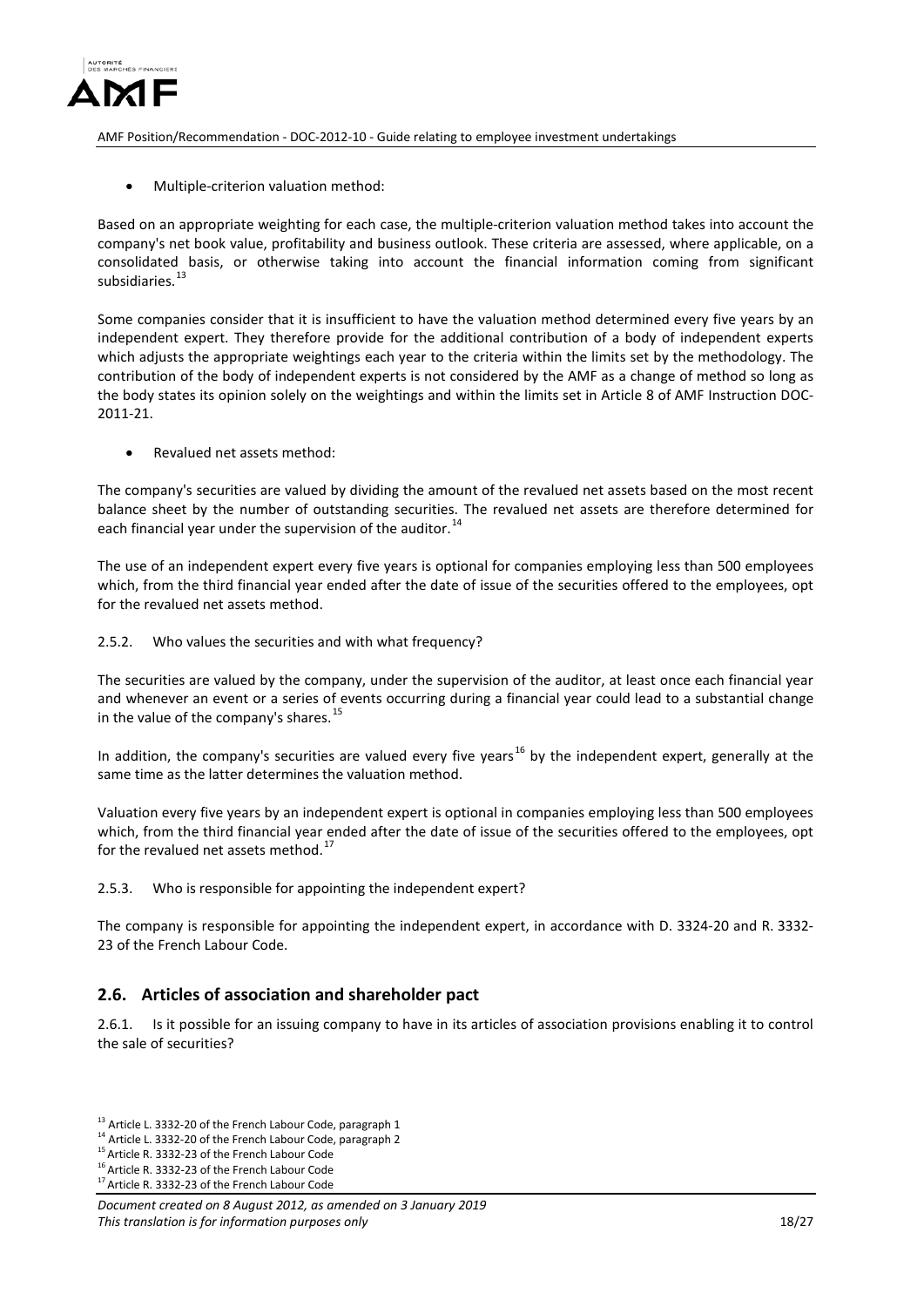

It is possible to insert in the articles of association of the issuing company pre-emption or authorisation provisions aimed at controlling the transfer of the company's capital to third parties. However, these provisions must not adversely affect the liquidity of the securities. In order to comply with the deadline for payment of the units bought from the holder,<sup>[18](#page-18-1)</sup> the maximum length of the process of authorisation of the sale or pre-emption of securities must not be greater than one month.

<span id="page-18-0"></span>2.6.2. Can an employee investment undertaking invested in the company's unlisted securities be party to a shareholder pact?

Subject to the sovereign judgment of the courts, a distinction should be made between two situations:

- Either the company whose securities are not admitted for trading on a regulated French market or on a regulated European market or on a recognised regulated market (outside the EEA) does not belong to a group; in that case, the employee investment undertaking invested in the company's unlisted securities may be party to a shareholder pact;
- Or the company whose securities are held in the portfolio of the employee investment undertaking belongs to a group; in that case, the employee investment undertaking invested in unlisted securities may be party to a shareholder pact only provided that none of the group's companies has issued securities listed on a regulated French market or on a regulated European market or on a recognised regulated market (outside the EEA).

Accordingly, in order to determine whether an employee investment undertaking invested in unlisted securities can sign a shareholder pact, it should first be checked that the group to which the company in question belongs does not include a company whose securities are listed on a market, including foreign markets.

2.6.3. Can an employee investment undertaking invested in the company's listed securities be party to a shareholder pact?

No, only employee investment undertakings invested in the company's unlisted securities can be party to a shareholder pact.

2.6.4. What are the objectives to be pursued by a shareholder pact signed by an employee investment undertaking invested in unlisted securities?

In accordance with the provisions of Title IV of Article L. 214-165 of the Monetary and Financial Code, the shareholder pact should promote the transfer of the company, the stability of the share ownership structure or the liquidity of the fund.

2.6.5. Who is authorised to be party to a shareholder pact in the name and on behalf of the employee investment fund?

Pursuant to Article L. 214-24-42<sup>[19](#page-18-2)</sup> of the Monetary and Financial Code, since the employee investment fund does not have a legal personality, only the management company is authorised to sign the shareholder pact in the name and on behalf of the fund, following approval by the employee investment fund's supervisory board, if the rules of the employee investment fund so provide (see 2.6.10 of the present position).

2.6.6. Can an employee investment undertaking invested in the company's unlisted securities, during its life, become party to a shareholder pact?

<span id="page-18-1"></span><sup>&</sup>lt;sup>18</sup> Payment of the units bought from the holder must be performed within a maximum period of one month. This period runs from the date of calculation of the per-unit value on the basis of which the purchase application was made.

<span id="page-18-2"></span>Article L. 214-24-42 of the Monetary and Financial Code is applicable to retail investment funds and is also applicable to employee investment undertakings referred to by Article L. 214-163 of the Monetary and Financial Code.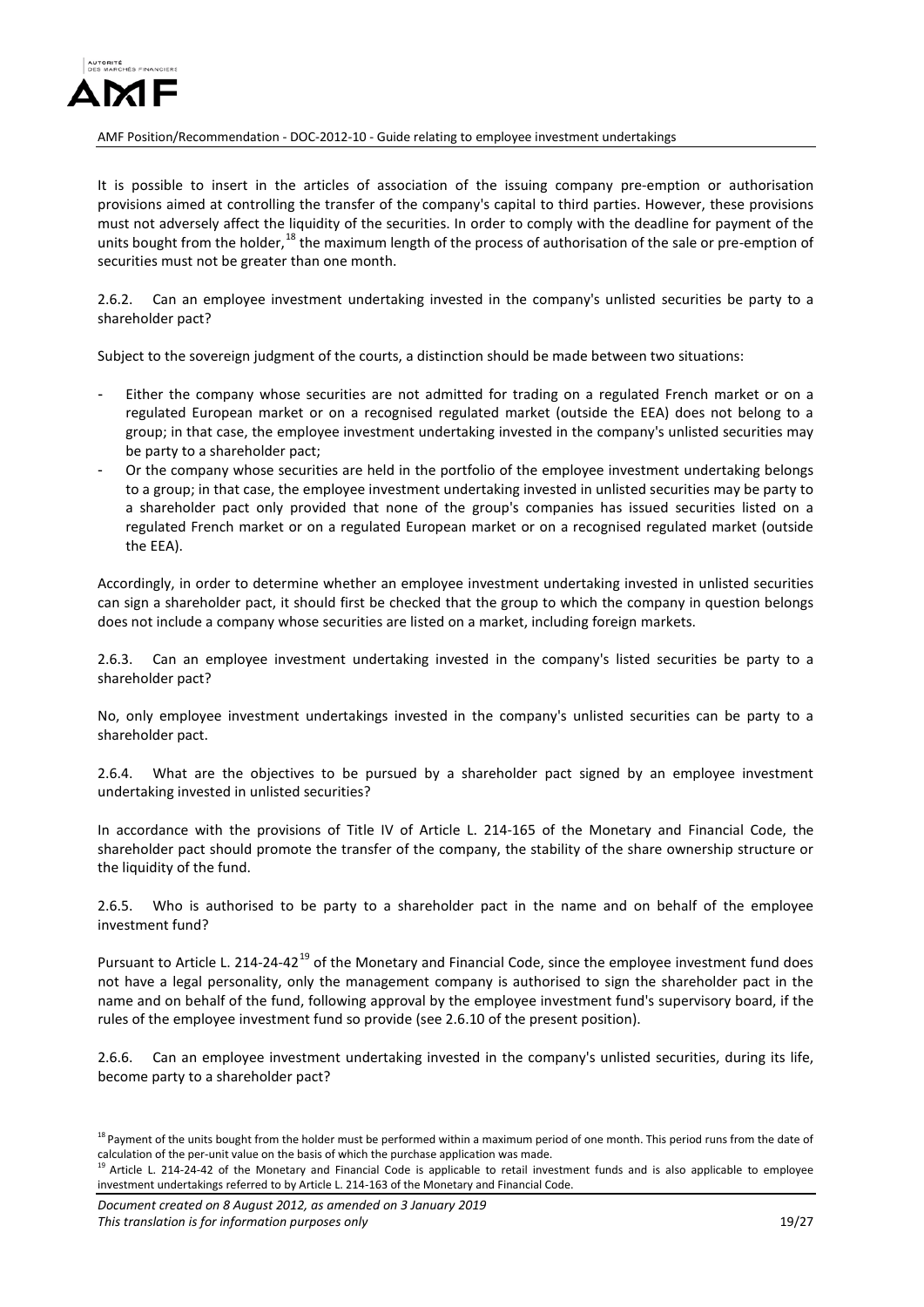

Yes, an employee investment undertaking invested in the company's unlisted securities can, during its life, become party to a shareholder pact, provided that it complies with the conditions mentioned notably in Title IV of Article L. 214-165 of the Monetary and Financial Code (cf. question 2.6.2).

<span id="page-19-0"></span>2.6.7. Must the provisions appearing in shareholder pacts comply with the liquidity requirements governing employee investment undertakings?

Yes, the content of a shareholder pact signed by an employee investment undertaking invested in the company's unlisted securities must be compatible with the requirements imposed on the fund, and notably the liquidity requirement. For example, the commitment to hold the securities for a certain period of time, known as the *lockup provision*, often provided for in the case of an initial public offering, must not prevent the employee investment undertaking from reimbursing those unitholders who so request, either out of their available assets or out of their assets becoming available as a result of a case of early unlocking.

<span id="page-19-1"></span>2.6.8. What are the procedures for notification of the AMF in the event of the signature of a shareholder pact during the life of the employee investment undertaking invested in the company's unlisted securities?

The signature of a shareholder pact by an employee investment undertaking, after its formation, is not subject to authorisation provided that it does not give rise to other expected changes. However, this signature requires notification of the AMF in the form of a declaration. Updating of the GECO database shall be performed by sending the rules duly amended.

<span id="page-19-2"></span>2.6.9. How are the unitholders informed of the signature of the shareholder pact?

A distinction should be made between two situations:

- If the employee investment undertaking invested in the company's unlisted securities is currently being created, the information concerning the existence of a shareholder pact must appear in the rules;

- If the employee investment undertaking invested in the company's unlisted securities already exists, in addition to the amendment of the rules, the information shall be provided by all means and ex-post.

### **Recommendation**

**When the commitments made by the shareholder pact are liable to significantly influence the employee investment undertaking, it is recommended to prefer personal notification of the unitholders.**

<span id="page-19-3"></span>2.6.10. To what extent should the supervisory board take part in the signature of a shareholder pact?

In accordance with Article L. 214-165 of the Monetary and Financial Code, the supervisory board "decides on mergers, split-ups and liquidations. The rules of the employee investment fund specify what are the changes to the rules that cannot be decided on without the approval of the supervisory board".

Accordingly, whenever the transformations and changes resulting from the establishment of the shareholder pact are in principle within the power of decision of the supervisory board or, under the terms of the employee investment fund's rules, require the approval of the supervisory board:

- If the employee investment fund already exists, the signature of the shareholder pact itself must be submitted for the prior approval of the supervisory board;
- If the employee investment fund is currently being created, the AMF recommends providing for the establishment of the supervisory board before the signature of the shareholder pact. Otherwise, as soon as it is formed, the supervisory board is informed of the content of the shareholder pact.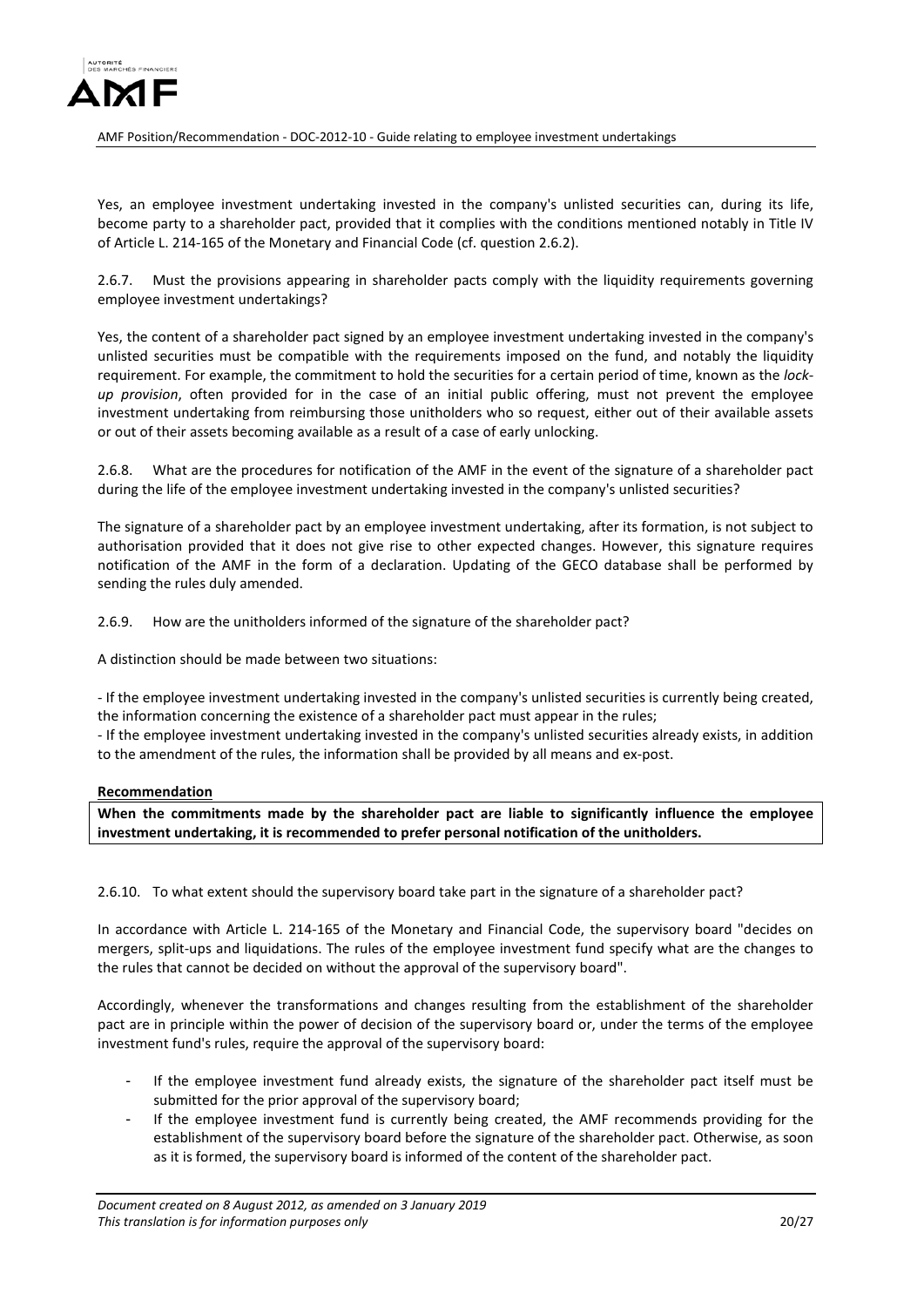

**Recommendation**

**When the commitments made by the employee investment fund in the shareholder pact are not within the competence of the supervisory board, it is nevertheless recommended to systematically inform the latter of the signature of the pact or its amendment in order to enable the members of the supervisory board to know the commitments made by the employee investment fund.**

<span id="page-20-0"></span>2.6.11. What are the points to watch that the management company is required to check?

The management company makes sure that the provisions of the shareholder pact are properly in compliance with the specific regulations on employee investment undertakings and notably with the objectives defined in the last paragraph of Article L. 214-165 of the Monetary and Financial Code.

In particular, it is up to the management company to make sure that the price definition provision appearing in the shareholder pact complies with the provisions of articles L. 3332-19 to L. 3332-24 and R. 3332-22 and R. 3332-23 of the French Labour Code stipulating the procedures for evaluation of the selling price of securities issued by the company, and in particular the valuation of the securities by a valuation method defined by an independent expert.

Likewise, if the company's securities are admitted for trading on a regulated market, the employee investment undertaking cannot undertake to ensure the liquidity of the securities on the market. Management companies must take care when drawing up this type of initial public offering clause:

either by adapting these stipulations to the operating procedures of the employee investment undertaking;

or by excluding the employee investment undertaking from the scope of application of such a clause.

## <span id="page-20-1"></span>**2.7. Investment in securities having an asymmetric risk/return profile**

When an employee investment undertaking invests in securities (ordinary shares, preference shares, convertible bonds, plain vanilla bonds, etc.) having an asymmetric risk/return profile,<sup>20</sup> the legal documentation and, where applicable, the employee investment fund's information brochure, must enable unitholders to properly understand the specific features of the fund. For this purpose, several scenarios may, for example, be presented to illustrate the specific features of the employee investment undertaking.

## <span id="page-20-2"></span>**2.8. The employee buyout fund**

<span id="page-20-3"></span>2.8.1. Can an employee investment undertaking invested in the company's unlisted securities host a company buyout operation reserved for certain employees?

Yes, Article L. 3332-16 of the French Labour Code provides for another type of employee investment undertaking invested in the company's unlisted securities, dedicated to a buyout operation on the company's securities or securities of a company in the same group within the meaning of paragraph 2 of Article L. 3344-1 of the French Labour Code, or on those of a holding company set up with a view to its acquisition reserved for employees. This type of employee investment undertaking is called an "employee buyout fund".

<span id="page-20-4"></span>2.8.2. Must an employee buyout fund be backed up by a company savings plan?

<span id="page-20-5"></span> $^{20}$ This also applies to any clause in shareholder pacts or provision in the articles of association that could have the same effects in terms of the risk/return profile.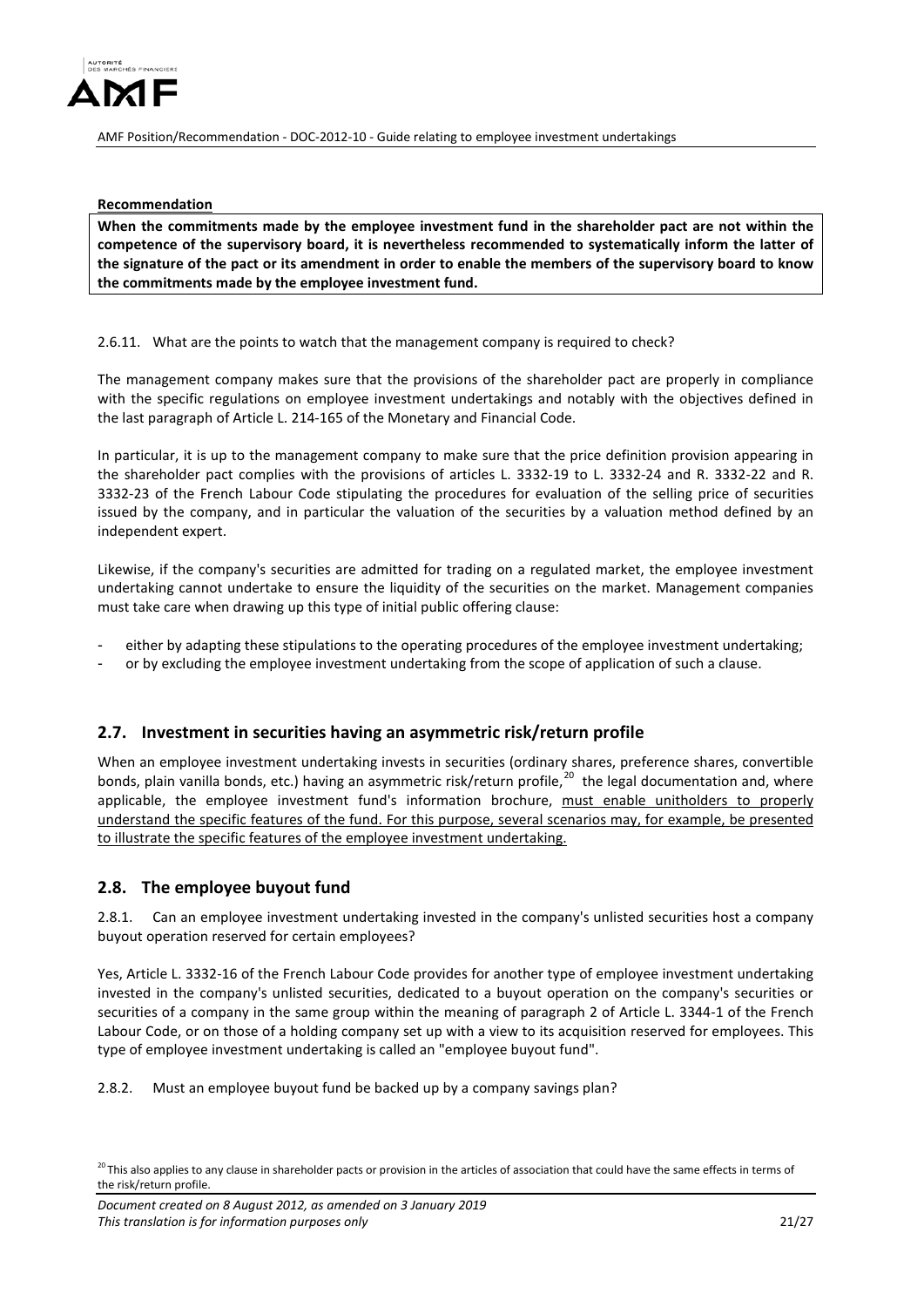

Yes, in accordance with Article L. 3332-16 of the French Labour Code, the employee buyout fund must be backed up by a negotiated company savings plan.

### <span id="page-21-0"></span>2.8.3. What are the procedures for the creation of an employee buyout fund?

Like for any employee investment undertaking, the formation of an employee buyout fund is subject to authorisation. At the time of its formation, pursuant to Article L. 3332-16 of the French Labour Code, the management company shall have documents justifying the prerequisite conditions for formation:

- A negotiated company savings plan providing for the existence of the employee buyout fund;
- The minimum number of employees taking part in the buyout reserved for employees is at least 15 employees or at least 30% of the employees for companies with no more than 50 employees;
- An agreement with the personnel containing the following mandatory information:
	- o Identity of the employees taking part in the buyout;
	- o The final control structure; and
	- o Completion of the transaction.

<span id="page-21-1"></span>2.8.4. What are the investment rules applicable to employee buyout funds?

In accordance with Article L. 3332-16 of the French Labour Code, the employee buyout fund has special investment rules. It can invest 95% of its assets in the company's securities or in securities of a company in the same group within the meaning of paragraph 2 of Article L. 3344-1 of the French Labour Code, or in those of a holding company set up with a view to acquisition of the company.

2.8.5. Does there exist a liquidity mechanism applicable to employee buyout funds?

Yes, the employee buyout fund has a liquidity mechanism derogating from those applicable to employee investment undertakings invested in the company's unlisted securities. It must contain liquid securities representing at least 5% of its assets.

<span id="page-21-2"></span>2.8.6. What is the procedure for appointing the members of the supervisory board of an employee buyout fund?

In accordance with Article L. 3332-16 of the French Labour Code, and as an exception to the employee investment funds covered by Article L. 214-165 of the Monetary and Financial Code, the members of the supervisory board of an employee buyout fund are elected by all employees who are unitholders.

<span id="page-21-3"></span>2.8.7. Can an employee buyout fund be party to a shareholder pact?

Yes, and employee buyout fund can be party to a shareholder pact provided that it comply with the conditions mentioned in the last paragraph of Article L. 214-165 of the Monetary and Financial Code (cf. question 2.6.2).

<span id="page-21-4"></span>2.8.8. For how long are the amounts paid by employees into an employee buyout fund locked in?

The provisions of Article L. 3332-16 of the French Labour Code state that the amounts and the securities are locked in until completion of the company's buyout by the employees, but this holding period may not be less than five years.

<span id="page-21-5"></span>2.8.9. Are there cases of early unlocking applicable to employee buyout funds?

Yes, Article R. 3332-29 of the French Labour Code provides for three exceptional cases of early unlocking applicable to employee buyout funds: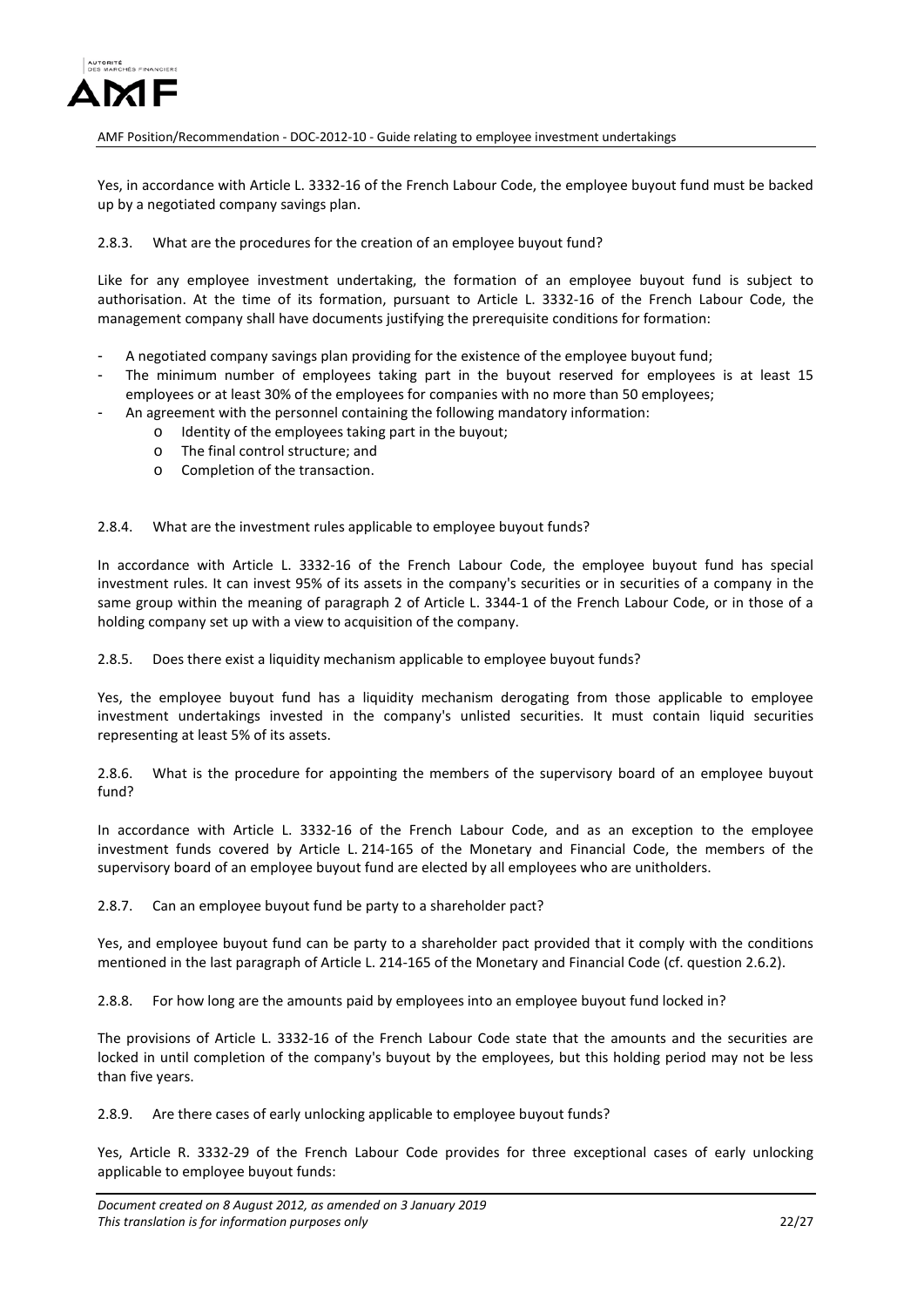

- Disability of the employee, assessed in accordance with 2° and 3° of Article L. 341-4 of the French Social Security Code;
- The employee's retirement;
- The employee's death.

### <span id="page-22-0"></span>3. LEVERAGED EMPLOYEE INVESTMENT UNDERTAKINGS

An employee investment undertaking coming under the formula fund classification aims to achieve as its management objective, by the end of a defined period, an amount determined by the mechanical application of a predefined calculation formula, based on market indications or financial instruments, and to distribute, where applicable, income determined in the same way.<sup>[21](#page-22-2)</sup>

In return for the described commitment, the achievement of the management objective must be guaranteed by a person mentioned in Title II of Article R. 214-32-28 of the Monetary and Financial Code, i.e. by an institution having the capacity of UCITS depositary, a credit institution whose head office is established in an OECD Member State, or an insurance company or an investment firm whose head office is established in a European Union Member State or another State that is a party to the Agreement on the European Economic Area and which is authorised to provide the service mentioned in point 1 of Article L. 321-2 and the amount of whose capital, within the meaning of Directive 2000/12/EC of the European Parliament and of the Council of 20 March 2000 relating to the taking up and pursuit of the business of credit institutions, is at least equal to EUR 3.8 million. The guarantee can be granted to the fund or to its unitholders or shareholders. The consideration for the guarantee, borne by the subscribers (generally by waiving the discount, dividends, tax credits and a share of performance) must appear explicitly in the Key Investor Information Document and the rules.

Leveraged employee investment undertakings are formula funds whose specific feature is to offer a performance indexed on that of the securities of a company in particular.

Queried by several professionals during the investigation of these products, the Autorité des Marchés Financiers wants to recap or clarify the rules applicable to these funds

# <span id="page-22-1"></span>**3.1. Market movements and notification of the public upon the creation or closure of a leveraged employee investment undertaking**

Upon the creation of a leveraged employee investment undertaking invested in the company's securities, the counterparty may have to short the issuer's securities in order to hedge its commitments to the employee investment undertaking.

This possible operation must take place in accordance with the legislative and regulatory provisions in force.

Moreover, upon the closure of a leveraged employee investment undertaking invested in the company's securities, the sale of those securities by the management company is liable to have an impact on the market.

The Autorité des Marchés Financiers reminds:

management companies and counterparties to swap transactions:

<span id="page-22-2"></span><sup>&</sup>lt;sup>21</sup> Article 30-9 of AMF Instruction DOC-2011-21 relating to authorisation procedures, preparation of a KIID and a prospectus and periodic reporting for employee investment undertakings.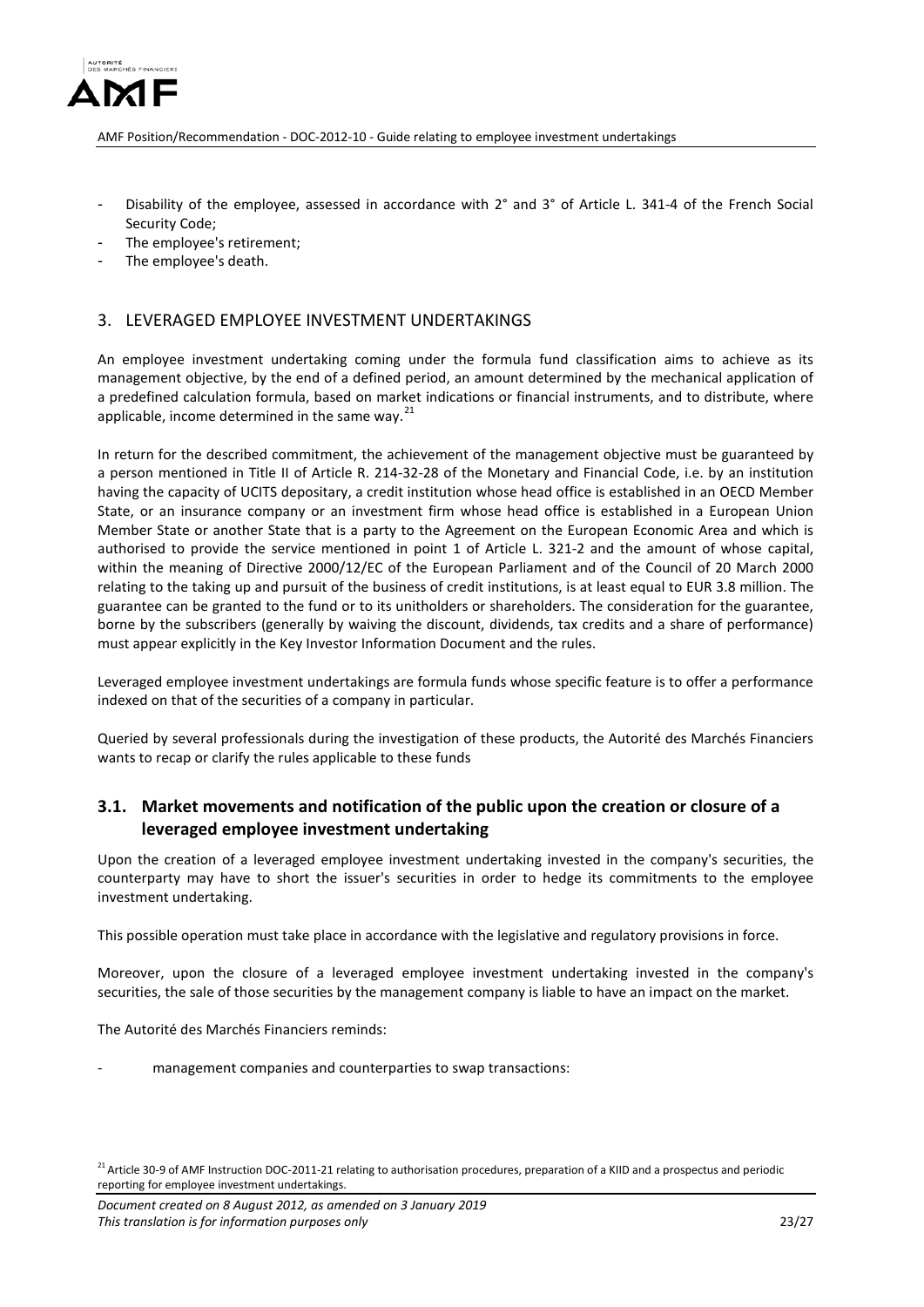

- that they are bound by the obligation not to disrupt the market, in accordance with Book VI of the AMF General Regulation and, in the case of asset management companies, with Article 321-100<sup>[22](#page-23-3)</sup> of the AMF General Regulation, providing for an obligation to act in an honest, loyal and professional manner, with the required competence, care and diligence, in order to serve clients' interests as well as possible and foster market integrity;
- that it is therefore necessary to take this obligation into account in the structuring of transactions and that, in this respect, the unwinding of employee investment undertakings on the basis of an averaged price should make it easier to comply with these provisions;
- that if the management company does not wish to use a liquidity mechanism, it must be able to provide justification of the measures taken to comply with this article;

- companies issuing the underlying securities of leveraged employee investment undertakings that they must, in accordance with Article 223-2 of the AMF General Regulation, provide the public by a news release for which they ensure its effective complete dissemination:

- during the period between the date of the meeting of the statutory corporate body which determines the date of the capital increase and the start of the reservation period, and in all cases before the start of the hedging transactions of the counterparty to the swap contract, with appropriate information concerning the existence of these transactions. This information shall, in particular, concern the maximum number of shares that could be created, the dates of the transactions and the existence of a leverage effect that could result in hedging operations. The information given to the public shall also include an indication of the conditions of exercise of voting rights pertaining to the securities issued for the intermediary for leverage requirements;
- before the close of the transaction, i.e. before the sale of the securities on the market by the employee investment undertaking, appropriate information concerning the unwinding of the transaction and on the possibility of impacting the market for the security. However, this second information is not necessary when unwinding of the transaction takes place off-market due, for example, to the existence of a liquidity mechanism (see below).

## <span id="page-23-0"></span>**3.2. Information for unitholders**

Leveraged employee investment undertakings can be likened to formula funds to the extent that the unitholders take their investment decision according to the formula proposed by the fund manager, and not according to the nature of the investment management during the fund's life.

Regarding this, these funds are required to comply with Article 30-9 of AMF Instruction DOC-2011-21 relating to authorisation procedures, preparation of a KIID and a prospectus and periodic reporting for employee investment undertakings.

### <span id="page-23-1"></span>**3.3. Guarantee of the formula**

In accordance with the provisions stipulated for formula funds, the guarantee linked with leveraged employee investment undertakings concerns the entire formula. Accordingly, when the formula includes both capital protection and a share in the performance of the company's securities, these two components are covered by a guarantee, except in the exceptional cases stipulated in section 3.4 of this document.

### <span id="page-23-2"></span>**3.4. Particular provisions of the swap contract or guarantee contract**

<span id="page-23-3"></span> $22$  or Article 319-3 for asset management companies coming under Title Ier bis of Book III of the AMF General Regulation.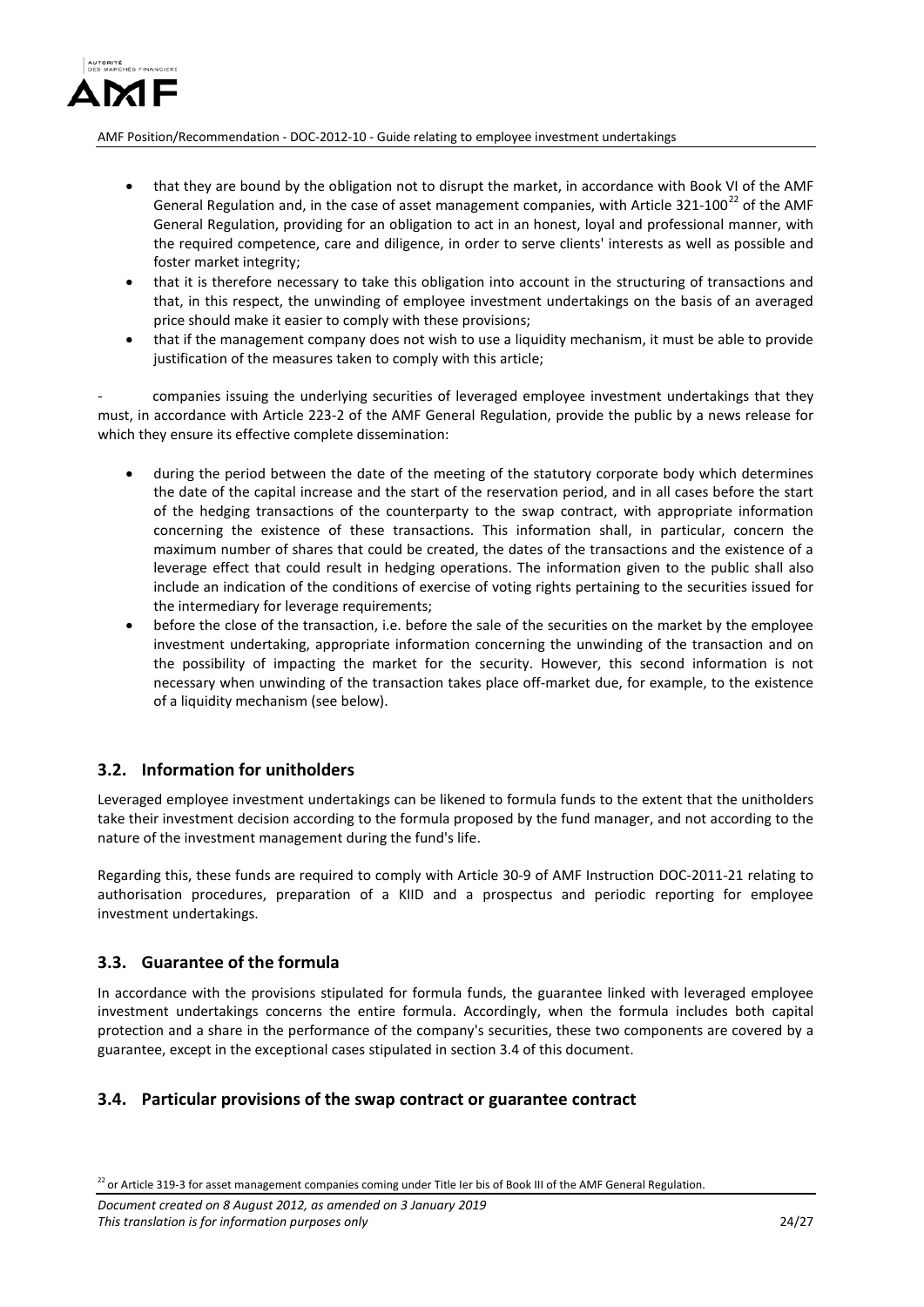

The formula proposed by the fund may be adjusted or even called into question in certain cases, provided for in the swap contract and symmetrically in the guarantee contract.

Some of these cases are classic and the resulting formula adjustments are legitimate: non-dilutive events (stock split, takeover bid, public exchange offer, etc.), dilutive events (capital increase with rights, exceptional dividend, etc.), events affecting the fund's assets (change in the tax environment, such as, for example, a withholding tax applicable to swap flows, etc.).

Others are more difficult, such as provisions designed to allow the counterparty to terminate or adjust the contract if the cost of hedging the contract becomes excessive. Such a situation could, for example, arise if the cost of borrowing the company's securities increases, the swap contract counterparty being structurally a borrower of the company's securities.

For this reason it should be remembered that:

- the use of provisions allowing performance adjustments related to events affecting swap hedging management assumes, in particular, that the conditions in which these provisions can be acted on are defined objectively (e.g., identification of the criteria used to assess the counterparty's hedging difficulties);
- and in any case, the early termination of the swap contract by the counterparty cannot entail calling into question the fixed component of the formula: for example, a fund which offered 90% capital protection in the event of an early exit could not see that protection called into question in the event of an early termination of the swap contract by the counterparty.

# <span id="page-24-0"></span>**3.5. Refusal of a leveraged employee investment undertaking arrangement involving the issuer as party to the underlying hedge and the use of long-term derivatives as part of a share buyback programme**

In a case submitted to the regulator, a company wanted to set up a leveraged employee investment undertaking with a five-year term proposing a guarantee on the capital invested by the employee and on part of the stock's performance above a reference price. This guarantee was to be provided by the asset management company managing the employee investment undertaking.

Management of the arrangement involved the asset management company making a forward purchase of all the shares subscribed to by the employee investment undertaking and a sale of call options at the money to the employee investment undertaking to be able to guarantee the stock's performance. The forward purchase made it possible guarantee their personal investment for the employees and to repay the financing for the capital increase, via a swap transaction carried out between the employee investment undertaking and the asset management company.

The bank proposed establishing two hedging procedures:

- To partially hedge the forward purchase, an over-the-counter sale of these securities in the cash market to a counterparty at the reference price. This sale of securities in the cash market was covered by the asset management company by borrowing securities for a five-year term partly from the issuer, since the low liquidity of the market for the security made such transactions impossible;
- In order to cover the balance of the forward purchase transaction, this sale in the cash market was supplemented by either:

i) A sale of share put options by the issuer to the asset management company covering the latter in the event that the call options granted to the employee investment undertaking were still out of the money at the end of the programme. The strike date of the option coincided with that of the employee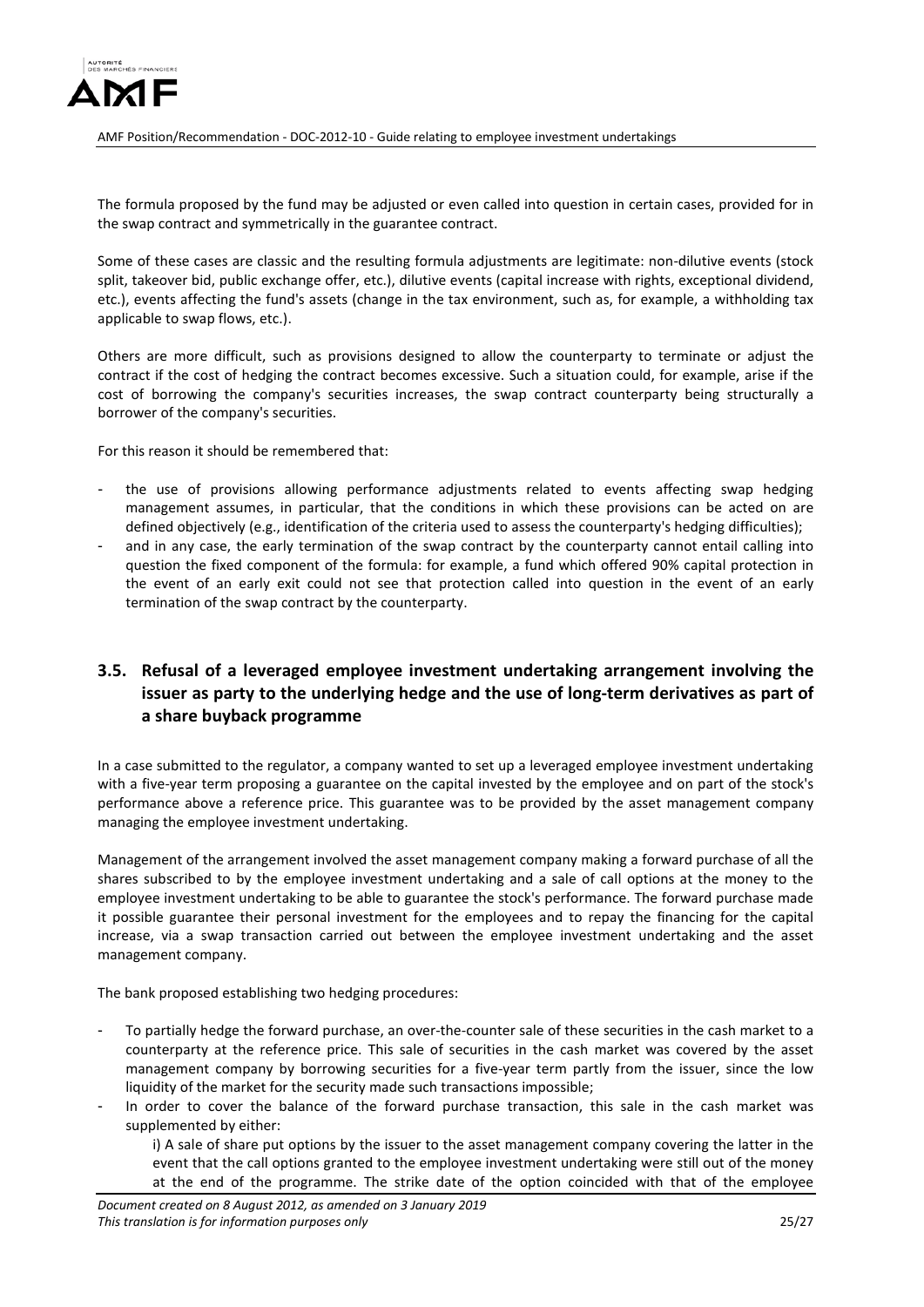

transaction and an early termination clause was stipulated in the event of non-renewal of the share buyback programme;

ii) A cash purchase and a sale of call options by the issuer to the asset management company maturing in five years. If the share price at the maturity date was higher than the reference price, the bank had to pre-sell part of the securities during the six months before unwinding the employee investment undertaking, this short selling being covered by exercise of the call on the company.

Here again, given the limited market liquidity for the issuer's stock, the conventional hedging mechanism by which the asset management company buys shares in the market and makes the necessary adjustments during the life of the transaction for "delta neutral" management of its position could not be adopted.

The proposed arrangement was refused on the grounds that:

a) It caused the issuer to run a risk, for no other reason than to ensure coverage for the bank because of its inability to manage this risk in a relatively illiquid market.

b) By itself performing hedging of the underlying transactions, the issuer thereby made the existing shareholders incur a cost on top of the authorised costs governed by the French Commercial Code (the maximum 20% discount to market prices, the charges resulting from the loan granted to employees for acquisition of the securities and the employer's contribution), and the specific situation of the employees as established by law did not justify the inequality of treatment between shareholders entailed by this additional cost.

c) Regarding the first hedging case, this hedging mechanism was incompatible with the rules laid down by the Commission relating to the conclusion of options transactions by an issuer on its own securities.<sup>[23](#page-25-0)</sup> The Commission specified that put options could be granted by a company on its own securities whenever, among other requirements, the strike date of the options is not subsequent to the completion of the buyout programme decided on by the issuer.

d) Regarding the second hedging case, is could be considered that a purchase by the company on the cash market accompanied by a sale of call options on its own shares was similar to a synthetic sale of put options.

e) In the second hedging case, by buying the securities for the planned transaction from the asset management company on the cash market at the start of the transaction, the issuer financed in cash part of the reserved capital increase for its employees (already benefitting from a 20% discount to the reference price and a 90% leverage effect) and covered the bank for part of the risk resulting from its forward purchase of the securities. The transaction therefore appeared partially fictitious because, economically, the issuer had to immediately buy back part of the securities issued. It should also be noted that the financing and sale of call options offered to the employees can be analysed as stock options for which a legal framework already exists.

### **Recommendation**

<span id="page-25-0"></span>**It is recommended that companies which have securities that are not very liquid should adapt the size and characteristics of the leveraged employee investment undertaking's transactions so that the underlying hedging transactions may always be taken charge of by the asset management companies, and not by the issuer.**